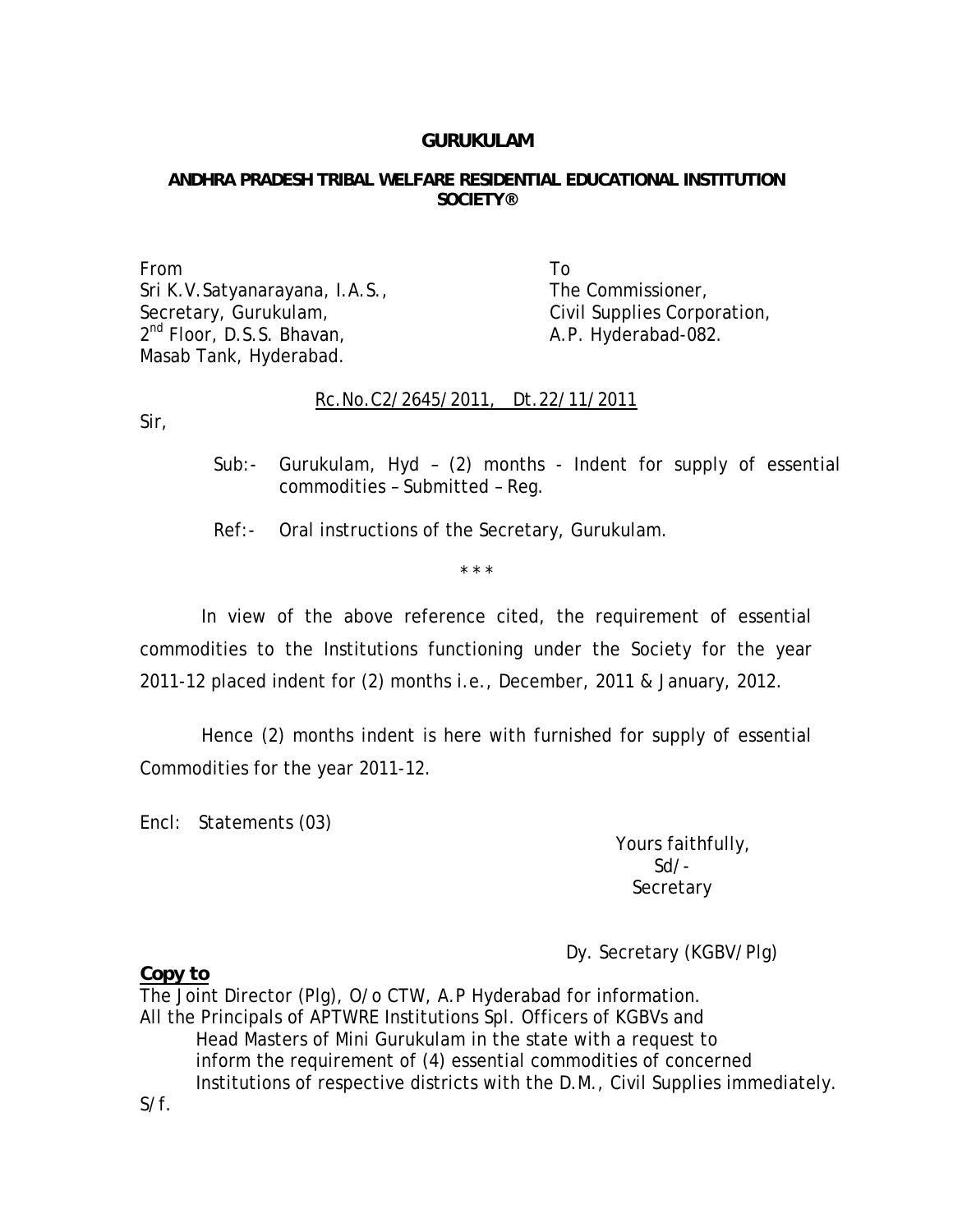#### **ANNEXURE-I GURUKULAM**

 $\overline{a}$ 

# **A.P.Tribal Welfare Residential Educational Institutions Society (R)**

**District wise Requirement of Essential Commodities for (131) TW Residential Schools and Colleges for (2) months**

|                |                                |                              |                                                           | Requirement of provisions per 2 months         |                                                  |                                                   |                                                     |                                                   |                                                   |                                                   |  |  |
|----------------|--------------------------------|------------------------------|-----------------------------------------------------------|------------------------------------------------|--------------------------------------------------|---------------------------------------------------|-----------------------------------------------------|---------------------------------------------------|---------------------------------------------------|---------------------------------------------------|--|--|
| SI.<br>No.     | Name of the<br><b>District</b> | <b>Total</b><br>Strengt<br>h | P.Oil <sup>@</sup><br>15 gms<br>per day<br>per<br>student | Amount in Rs.Ps.<br>(Per M.Tone)<br>Rs.52000/- | R.G.Dal<br>@ 20<br>gms per<br>day per<br>student | Amount in<br>Rs.Ps. (Per<br>M.Tone)<br>Rs.51000/- | Chenna<br>Dal $@3$<br>gms per<br>day per<br>student | Amount in<br>Rs.Ps. (Per<br>M.Tone)<br>Rs.41660/- | Senagalu<br>@ 20<br>gms per<br>day per<br>student | Amount in<br>Rs.Ps. (Per<br>M.Tone)<br>Rs.35020/- |  |  |
| 1              | Srikakulam                     | 2895                         | 2.606                                                     | 135486.00                                      | 3.474                                            | 177174.00                                         | 0.521                                               | 21709.03                                          | 3.474                                             | 121659.48                                         |  |  |
| 2              | Vizianagaram                   | 3970                         | 3.573                                                     | 185796.00                                      | 4.764                                            | 242964.00                                         | 0.715                                               | 29770.24                                          | 4.764                                             | 166835.28                                         |  |  |
| 3              | Visakhapatnam                  | 6982                         | 6.284                                                     | 326757.60                                      | 8.378                                            | 427298.40                                         | 1.257                                               | 52356.62                                          | 8.378                                             | 293411.57                                         |  |  |
| 4              | East Godavari                  | 4183                         | 3.765                                                     | 195764.40                                      | 5.020                                            | 255999.60                                         | 0.753                                               | 31367.48                                          | 5.020                                             | 175786.39                                         |  |  |
| 5              | West Godavari                  | 2019                         | 1.817                                                     | 94489.20                                       | 2.423                                            | 123562.80                                         | 0.363                                               | 15140.08                                          | 2.423                                             | 84846.46                                          |  |  |
| 6              | Krishna                        | 502                          | 0.452                                                     | 23493.60                                       | 0.602                                            | 30722.40                                          | 0.090                                               | 3764.40                                           | 0.602                                             | 21096.05                                          |  |  |
| $\overline{7}$ | Khammam                        | 6310                         | 5.679                                                     | 295308.00                                      | 7.572                                            | 386172.00                                         | 1.136                                               | 47317.43                                          | 7.572                                             | 265171.44                                         |  |  |
| 8              | Warangal                       | 4926                         | 4.433                                                     | 230536.80                                      | 5.911                                            | 301471.20                                         | 0.887                                               | 36939.09                                          | 5.911                                             | 207010.22                                         |  |  |
| 9              | Adilabad                       | 5183                         | 4.665                                                     | 242564.40                                      | 6.220                                            | 317199.60                                         | 0.933                                               | 38866.28                                          | 6.220                                             | 217810.39                                         |  |  |
| 10             | Karimnagar                     | 1741                         | 1.567                                                     | 81478.80                                       | 2.089                                            | 106549.20                                         | 0.313                                               | 13055.41                                          | 2.089                                             | 73163.78                                          |  |  |
| 11             | Kurnool                        | 1935                         | 1.742                                                     | 90558.00                                       | 2.322                                            | 118422.00                                         | 0.348                                               | 14510.18                                          | 2.322                                             | 81316.44                                          |  |  |
| 12             | Guntur                         | 494                          | 0.445                                                     | 23119.20                                       | 0.593                                            | 30232.80                                          | 0.089                                               | 3704.41                                           | 0.593                                             | 20759.86                                          |  |  |
| 13             | Prakasam                       | 573                          | 0.516                                                     | 26816.40                                       | 0.688                                            | 35067.60                                          | 0.103                                               | 4296.81                                           | 0.688                                             | 24079.75                                          |  |  |
| 14             | Mahaboobnagar                  | 2294                         | 2.065                                                     | 107359.20                                      | 2.753                                            | 140392.80                                         | 0.413                                               | 17202.25                                          | 2.753                                             | 96403.06                                          |  |  |
| 15             | Medak                          | 1335                         | 1.202                                                     | 62478.00                                       | 1.602                                            | 81702.00                                          | 0.240                                               | 10010.90                                          | 1.602                                             | 56102.04                                          |  |  |
| 16             | Nizamabad                      | 639                          | 0.575                                                     | 29905.20                                       | 0.767                                            | 39106.80                                          | 0.115                                               | 4791.73                                           | 0.767                                             | 26853.34                                          |  |  |
| 17             | Nalgonda                       | 1877                         | 1.689                                                     | 87843.60                                       | 2.252                                            | 114872.40                                         | 0.338                                               | 14075.25                                          | 2.252                                             | 78879.05                                          |  |  |
| 18             | Nellore                        | 1690                         | 1.521                                                     | 79092.00                                       | 2.028                                            | 103428.00                                         | 0.304                                               | 12672.97                                          | 2.028                                             | 71020.56                                          |  |  |
| 19             | RangaReddy                     | 609                          | 0.548                                                     | 28501.20                                       | 0.731                                            | 37270.80                                          | 0.110                                               | 4566.77                                           | 0.731                                             | 25592.62                                          |  |  |
| 20             | Anantapur                      | 988                          | 0.889                                                     | 46238.40                                       | 1.186                                            | 60465.60                                          | 0.178                                               | 7408.81                                           | 1.186                                             | 41519.71                                          |  |  |
| 21             | Chittoor                       | 1100                         | 0.990                                                     | 51480.00                                       | 1.320                                            | 67320.00                                          | 0.198                                               | 8248.68                                           | 1.320                                             | 46226.40                                          |  |  |
| 22             | Kadapa                         | 288                          | 0.259                                                     | 13478.40                                       | 0.346                                            | 17625.60                                          | 0.052                                               | 2159.65                                           | 0.346                                             | 12102.91                                          |  |  |
|                | <b>Grand Total:-</b>           | 52533                        | 47.280                                                    | 2458544.40                                     | 63.040                                           | 3215019.60                                        | 9.456                                               | 393934.46                                         | 63.040                                            | 2207646.79                                        |  |  |

Sd/-

Secretary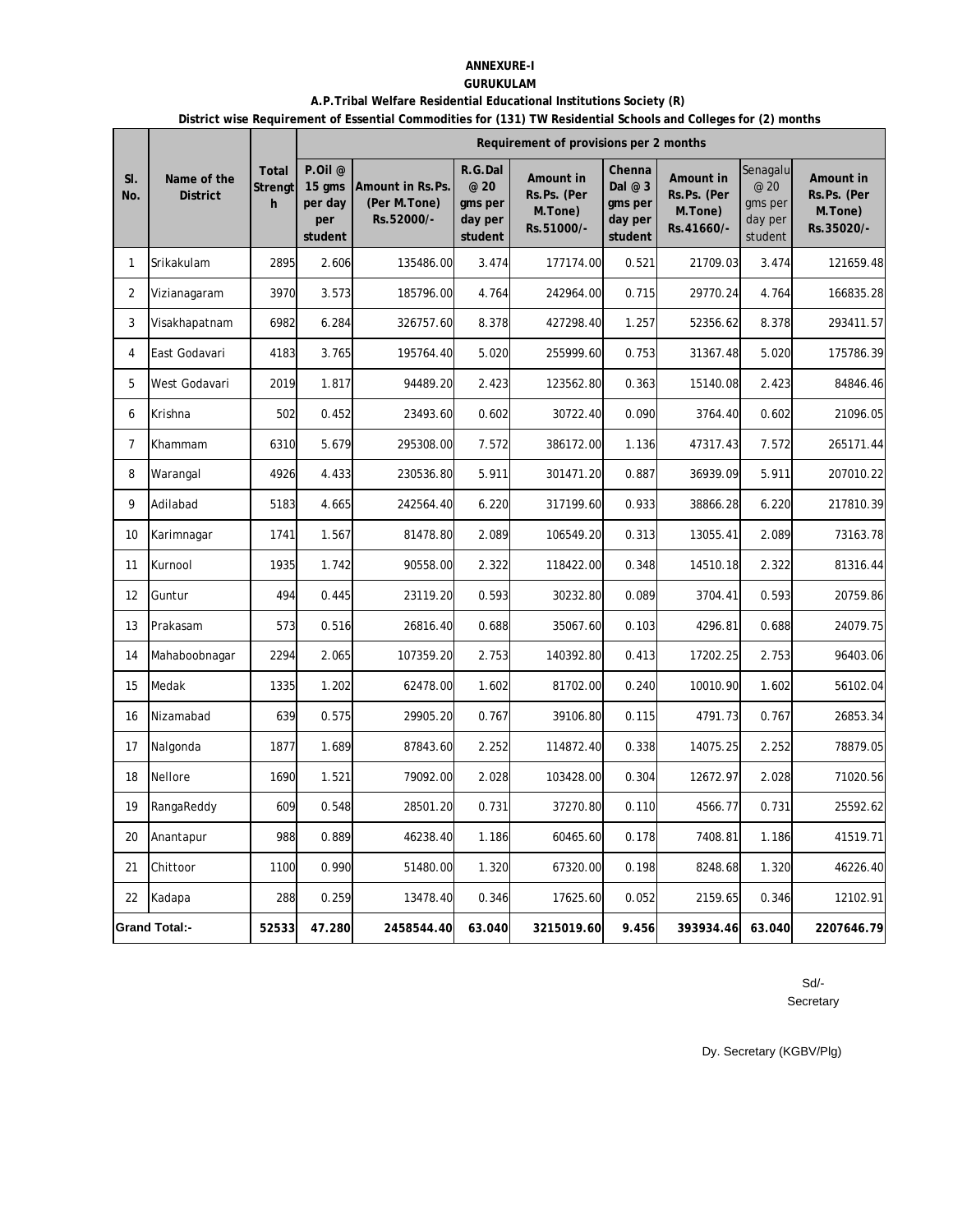### **ANNEXURE-I**

### **GURUKULAM**

### **A.P.Tribal Welfare Residential Educational Institutions Society (R)**

#### **Requirement of Essential Commodities for (131) TW Residential Schools & Colleges for (2) months through Civil Supplies Corporation**

|        |                        |             |               |            |                   | Requirement of provisions per 2 months (in tonnes) |                                            |                                                 |                                                |  |
|--------|------------------------|-------------|---------------|------------|-------------------|----------------------------------------------------|--------------------------------------------|-------------------------------------------------|------------------------------------------------|--|
| SI. No | District & Institution |             | <b>Status</b> |            | Total<br>Strength | P.Oil @ 15<br>gms per day<br>per student           | R.G.Dal @ 20<br>gms per day<br>per student | Chenna Dal<br>@ 3 gms per<br>day per<br>student | Senagalu @<br>20 gms per<br>day per<br>student |  |
|        | Srikakulam             |             |               |            |                   |                                                    |                                            |                                                 |                                                |  |
| 1      | Malli                  | <b>RS</b>   | B             | <b>PTG</b> | 639               | 0.575                                              | 0.767                                      | 0.115                                           | 0.767                                          |  |
| 2      | Peddamadi              | <b>RS</b>   | B             | <b>GEN</b> | 468               | 0.421                                              | 0.562                                      | 0.084                                           | 0.562                                          |  |
| 3      | Seethampeta            | <b>RS</b>   | B             | <b>GEN</b> | 461               | 0.415                                              | 0.553                                      | 0.083                                           | 0.553                                          |  |
| 4      | Seethampeta            | <b>RS</b>   | G             | <b>GEN</b> | 503               | 0.453                                              | 0.604                                      | 0.091                                           | 0.604                                          |  |
| 5      | Peddamadi              | <b>RJC</b>  | B             | <b>GEN</b> | 270               | 0.243                                              | 0.324                                      | 0.049                                           | 0.324                                          |  |
| 6      | Seethampeta            | <b>RJC</b>  | B             | <b>GEN</b> | 288               | 0.259                                              | 0.346                                      | 0.052                                           | 0.346                                          |  |
| 7      | Seethampeta            | <b>RJC</b>  | G             | <b>GEN</b> | 266               | 0.239                                              | 0.319                                      | 0.048                                           | 0.319                                          |  |
|        | Total                  |             |               |            | 2895              | 2.606                                              | 3.474                                      | 0.521                                           | 3.474                                          |  |
|        | Vizianagaram           |             |               |            |                   |                                                    |                                            |                                                 |                                                |  |
| 8      | Komarada               | RS          | B             | <b>GEN</b> | 401               | 0.361                                              | 0.481                                      | 0.072                                           | 0.481                                          |  |
| 9      | Kurupam                | URJC        | G             | GEN        | 525               | 0.473                                              | 0.630                                      | 0.095                                           | 0.630                                          |  |
| 10     | Bhadragiri             | RS          | B             | GEN        | 486               | 0.437                                              | 0.583                                      | 0.087                                           | 0.583                                          |  |
| 11     | Bhadragiri             | <b>RS</b>   | G             | PTG        | 649               | 0.584                                              | 0.779                                      | 0.117                                           | 0.779                                          |  |
| 12     | P.Konavalasa           | <b>RS</b>   | B             | <b>GEN</b> | 485               | 0.437                                              | 0.582                                      | 0.087                                           | 0.582                                          |  |
| 13     | P.Konavalasa           | <b>RJC</b>  | G             | <b>GEN</b> | 281               | 0.253                                              | 0.337                                      | 0.051                                           | 0.337                                          |  |
| 14     | Bhadragiri             | <b>RJC</b>  | B             | <b>GEN</b> | 255               | 0.230                                              | 0.306                                      | 0.046                                           | 0.306                                          |  |
| 15     | Bhadragiri             | <b>RJC</b>  | G             | <b>PTG</b> | 274               | 0.247                                              | 0.329                                      | 0.049                                           | 0.329                                          |  |
| 16     | P.Konavalasa           | <b>RJC</b>  | B             | <b>GEN</b> | 255               | 0.230                                              | 0.306                                      | 0.046                                           | 0.306                                          |  |
| 17     | Parvathipuram          | <b>URJC</b> | Co            | SOE        | 225               | 0.203                                              | 0.270                                      | 0.041                                           | 0.270                                          |  |
|        |                        | <b>RJC</b>  | Co            | <b>SOE</b> | 134               | 0.121                                              | 0.161                                      | 0.024                                           | 0.161                                          |  |
|        | Total                  |             |               |            | 3970              | 3.573                                              | 4.764                                      | 0.715                                           | 4.764                                          |  |
|        | Visakhapatnam          |             |               |            |                   |                                                    |                                            |                                                 |                                                |  |
| 18     | <b>Upper Sileru</b>    | RS          | Β             | <b>GEN</b> | 340               | 0.306                                              | 0.408                                      | 0.061                                           | 0.408                                          |  |
| 19     | G.Madugula             | RS          | B             | GEN        | 470               | 0.423                                              | 0.564                                      | 0.085                                           | 0.564                                          |  |
| 20     | Araku valley           | <b>RS</b>   | G             | <b>GEN</b> | 482               | 0.434                                              | 0.578                                      | 0.087                                           | 0.578                                          |  |
| 21     | Tummalavalasa          | <b>RS</b>   | B             | <b>GEN</b> | 256               | 0.230                                              | 0.307                                      | 0.046                                           | 0.307                                          |  |
| 22     | Vizag                  | <b>RS</b>   | B             | <b>EM</b>  | 604               | 0.544                                              | 0.725                                      | 0.109                                           | 0.725                                          |  |
| 23     | Araku                  | <b>RS</b>   | B             | PTG        | 564               | 0.508                                              | 0.677                                      | 0.102                                           | 0.677                                          |  |
| 24     | Koyyuru                | <b>RS</b>   | B             | <b>GEN</b> | 391               | 0.352                                              | 0.469                                      | 0.070                                           | 0.469                                          |  |
| 25     | Peddabayalu            | <b>RS</b>   | B             | GEN        | 430               | 0.387                                              | 0.516                                      | 0.077                                           | 0.516                                          |  |
| 26     | Paderu                 | <b>RS</b>   | G             | <b>GEN</b> | 492               | 0.443                                              | 0.590                                      | 0.089                                           | 0.590                                          |  |
| 27     | G.K.Veedhi             | <b>RS</b>   | В             | Gen        | 105               | 0.095                                              | 0.126                                      | 0.019                                           | 0.126                                          |  |
| 28     | Chintapally            | <b>RJC</b>  | В             | GEN        | 355               | 0.320                                              | 0.426                                      | 0.064                                           | 0.426                                          |  |
| 29     | Chintapally            | <b>RJC</b>  | G             | GEN        | 451               | 0.406                                              | 0.541                                      | 0.081                                           | 0.541                                          |  |
| 30     | Vizag                  | <b>RJC</b>  | Co            | COE        | 148               | 0.133                                              | 0.178                                      | 0.027                                           | 0.178                                          |  |
| 31     | G.Madugula             | <b>RJC</b>  | Β             | GEN        | 294               | 0.265                                              | 0.353                                      | 0.053                                           | 0.353                                          |  |
| 32     | Araku valley           | <b>RJC</b>  | G             | GEN        | 415               | 0.374                                              | 0.498                                      | 0.075                                           | 0.498                                          |  |
| 33     | Araku                  | <b>RJC</b>  | В             | PTG        | 234               | 0.211                                              | 0.281                                      | 0.042                                           | 0.281                                          |  |
| 34     | Koyyuru                | <b>RJC</b>  | В             | GEN        | 236               | 0.212                                              | 0.283                                      | 0.042                                           | 0.283                                          |  |
| 35     | Peddabayalu            | <b>RJC</b>  | В             | GEN        | 279               | 0.251                                              | 0.335                                      | 0.050                                           | 0.335                                          |  |
| 36     | Paderu                 | <b>RJC</b>  | G             | GEN        | 436               | 0.392                                              | 0.523                                      | 0.078                                           | 0.523                                          |  |
|        | Total                  |             |               |            | 6982              | 6.284                                              | 8.378                                      | 1.257                                           | 8.378                                          |  |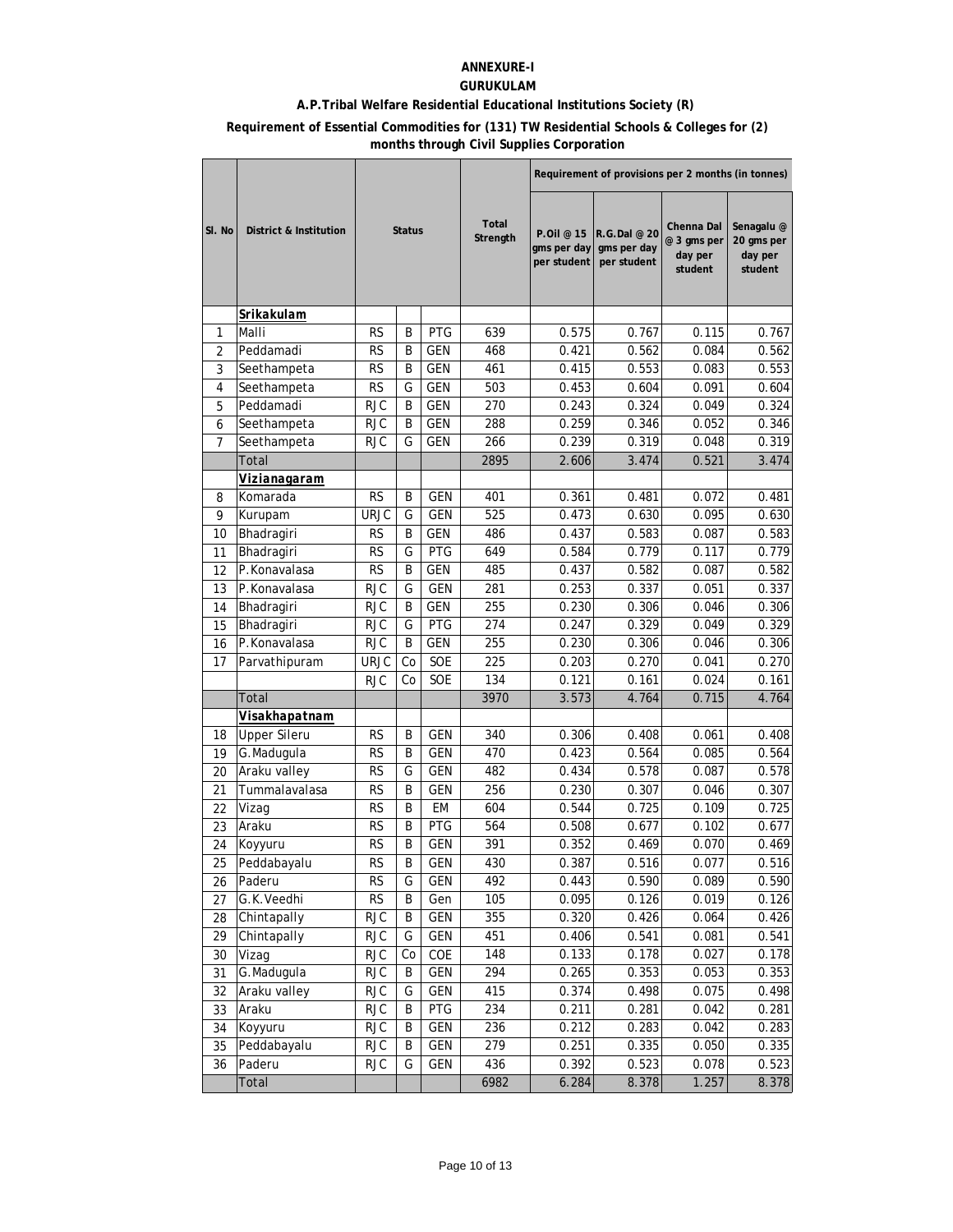|        |                        |             |               |            |                          | Requirement of provisions per 2 months (in tonnes) |                                            |                                                 |                                                |  |
|--------|------------------------|-------------|---------------|------------|--------------------------|----------------------------------------------------|--------------------------------------------|-------------------------------------------------|------------------------------------------------|--|
| SI. No | District & Institution |             | <b>Status</b> |            | <b>Total</b><br>Strength | P.Oil @ 15<br>gms per day<br>per student           | R.G.Dal @ 20<br>gms per day<br>per student | Chenna Dal<br>@ 3 gms per<br>day per<br>student | Senagalu @<br>20 gms per<br>day per<br>student |  |
|        | <b>East Godavari</b>   |             |               |            |                          |                                                    |                                            |                                                 |                                                |  |
| 37     | Maredumilli            | <b>RS</b>   | Β             | <b>PTG</b> | 596                      | 0.536                                              | 0.715                                      | 0.107                                           | 0.715                                          |  |
| 38     | R.C.Varam (G)          | RS          | G             | GEN        | 500                      | 0.450                                              | 0.600                                      | 0.090                                           | 0.600                                          |  |
| 39     | Addatheegala           | <b>RS</b>   | Β             | GEN        | 456                      | 0.410                                              | 0.547                                      | 0.082                                           | 0.547                                          |  |
| 40     | R.C.Varam (B)          | <b>RS</b>   | Β             | <b>GEN</b> | 468                      | 0.421                                              | 0.562                                      | 0.084                                           | 0.562                                          |  |
| 41     | Rajavommangi           | <b>RS</b>   | G             | <b>GEN</b> | 279                      | 0.251                                              | 0.335                                      | 0.050                                           | 0.335                                          |  |
| 42     | Y.Ramavaram            | <b>RS</b>   | G             | <b>GEN</b> | 214                      | 0.193                                              | 0.257                                      | 0.039                                           | 0.257                                          |  |
| 43     | Maredumilli            | <b>RJC</b>  | B             | <b>GEN</b> | 279                      | 0.251                                              | 0.335                                      | 0.050                                           | 0.335                                          |  |
| 44     | R.C.Varam              | <b>RJC</b>  | G             | <b>GEN</b> | 339                      | 0.305                                              | 0.407                                      | 0.061                                           | 0.407                                          |  |
| 45     | Addatheegala           | <b>RJC</b>  | B             | GEN        | 250                      | 0.225                                              | 0.300                                      | 0.045                                           | 0.300                                          |  |
| 46     | R.C.Varam (B)          | <b>RJC</b>  | B             | <b>GEN</b> | 282                      | 0.254                                              | 0.338                                      | 0.051                                           | 0.338                                          |  |
| 47     | Rajavommangi           | <b>RJC</b>  | G             | <b>GEN</b> | 300                      | 0.270                                              | 0.360                                      | 0.054                                           | 0.360                                          |  |
| 48     | Y.Ramavaram            | <b>RJC</b>  | G             | <b>GEN</b> | 220                      | 0.198                                              | 0.264                                      | 0.040                                           | 0.264                                          |  |
|        | Total                  |             |               |            | 4183                     | 3.765                                              | 5.020                                      | 0.753                                           | 5.020                                          |  |
|        | <u>West Godavari</u>   |             |               |            |                          |                                                    |                                            |                                                 |                                                |  |
| 49     | Jeelugumilli           | <b>RS</b>   | Β             | <b>GEN</b> | 394                      | 0.355                                              | 0.473                                      | 0.071                                           | 0.473                                          |  |
| 50     | K.R.Puram              | <b>RS</b>   | B             | <b>GEN</b> | 414                      | 0.373                                              | 0.497                                      | 0.075                                           | 0.497                                          |  |
| 51     | Buttayyagudem          | <b>RS</b>   | G             | <b>GEN</b> | 498                      | 0.448                                              | 0.598                                      | 0.090                                           | 0.598                                          |  |
| 52     | Jeelugumilli           | <b>RJC</b>  | B             | <b>GEN</b> | 187                      | 0.168                                              | 0.224                                      | 0.034                                           | 0.224                                          |  |
| 53     | K.R.Puram              | <b>RJC</b>  | B             | <b>GEN</b> | 267                      | 0.240                                              | 0.320                                      | 0.048                                           | 0.320                                          |  |
| 54     | Buttayyagudem          | <b>RJC</b>  | G             | <b>GEN</b> | 259                      | 0.233                                              | 0.311                                      | 0.047                                           | 0.311                                          |  |
|        | Total                  |             |               |            | 2019                     | 1.817                                              | 2.423                                      | 0.363                                           | 2.423                                          |  |
|        | <u>Krishna</u>         |             |               |            |                          |                                                    |                                            |                                                 |                                                |  |
| 55     | Vissannapeta           | RS          | G             | GEN        | 502                      | 0.452                                              | 0.602                                      | 0.090                                           | 0.602                                          |  |
|        | Total                  |             |               |            | 502                      | 0.452                                              | 0.602                                      | 0.090                                           | 0.602                                          |  |
|        | Khammam                |             |               |            |                          |                                                    |                                            |                                                 |                                                |  |
| 56     | Gundala                | RS          | Β             | <b>GEN</b> | 479                      | 0.431                                              | 0.575                                      | 0.086                                           | 0.575                                          |  |
| 57     | Bhadrachalam           | RS          | G             | GEN        | 496                      | 0.446                                              | 0.595                                      | 0.089                                           | 0.595                                          |  |
| 58     | Kunavaram              | <b>RS</b>   | G             | <b>GEN</b> | 487                      | 0.438                                              | 0.584                                      | 0.088                                           | 0.584                                          |  |
| 59     | Chintoor               | RS          | B             | PTG        | 583                      | 0.525                                              | 0.700                                      | 0.105                                           | 0.700                                          |  |
| 60     | Dammapeta              | <b>RS</b>   | B             | <b>GEN</b> | 457                      | 0.411                                              | 0.548                                      | 0.082                                           | 0.548                                          |  |
| 61     | K.S.D.Site             | <b>RS</b>   | В             | GEN        | 475                      | 0.428                                              | 0.570                                      | 0.086                                           | 0.570                                          |  |
| 62     | Sudimalla              | <b>RS</b>   | G             | GEN        | 496                      | 0.446                                              | 0.595                                      | 0.089                                           | 0.595                                          |  |
| 63     | Bhadrachalam           | <b>URJC</b> | Co            | SOE        | 279                      | 0.251                                              | 0.335                                      | 0.050                                           | 0.335                                          |  |
|        |                        | <b>RJC</b>  | Co            | SOE        | 170                      | 0.153                                              | 0.204                                      | 0.031                                           | 0.204                                          |  |
| 64     | Krishnasagar           | <b>RJC</b>  | B             | GEN        | 236                      | 0.212                                              | 0.283                                      | 0.042                                           | 0.283                                          |  |
| 65     | Bhadrachalam           | RJC         | G             | GEN        | 506                      | 0.455                                              | 0.607                                      | 0.091                                           | 0.607                                          |  |
| 66     | Ankampalem             | <b>RJC</b>  | G             | GEN        | 352                      | 0.317                                              | 0.422                                      | 0.063                                           | 0.422                                          |  |
| 67     | Gundala                | <b>RJC</b>  | B             | GEN        | 209                      | 0.188                                              | 0.251                                      | 0.038                                           | 0.251                                          |  |
| 68     | Chintoor               | <b>RJC</b>  | B             | PTG        | 243                      | 0.219                                              | 0.292                                      | 0.044                                           | 0.292                                          |  |
| 69     | Dammapeta              | <b>RJC</b>  | B             | GEN        | 263                      | 0.237                                              | 0.316                                      | 0.047                                           | 0.316                                          |  |
| 70     | K.S.D.Site             | <b>RJC</b>  | B             | GEN        | 256                      | 0.230                                              | 0.307                                      | 0.046                                           | 0.307                                          |  |
| 71     | Sudimalla              | <b>RJC</b>  | G             | GEN        | 323                      | 0.291                                              | 0.388                                      | 0.058                                           | 0.388                                          |  |
|        | Total                  |             |               |            | 6310                     | 5.679                                              | 7.572                                      | 1.136                                           | 7.572                                          |  |
|        | <b>Warangal</b>        |             |               |            |                          |                                                    |                                            |                                                 |                                                |  |
| 72     | Damaroncha             | <b>RS</b>   | Β             | GEN        | 483                      | 0.435                                              | 0.580                                      | 0.087                                           | 0.580                                          |  |
| 73     | Kothaguda              | <b>RS</b>   | G             | GEN        | 519                      | 0.467                                              | 0.623                                      | 0.093                                           | 0.623                                          |  |
| 74     | Kuravi                 | <b>URJC</b> | G<br>G        | GEN        | 520                      | 0.468                                              | 0.624                                      | 0.094                                           | 0.624                                          |  |
|        |                        | <b>RJC</b>  |               | GEN        | 298                      | 0.268                                              | 0.358                                      | 0.054                                           | 0.358                                          |  |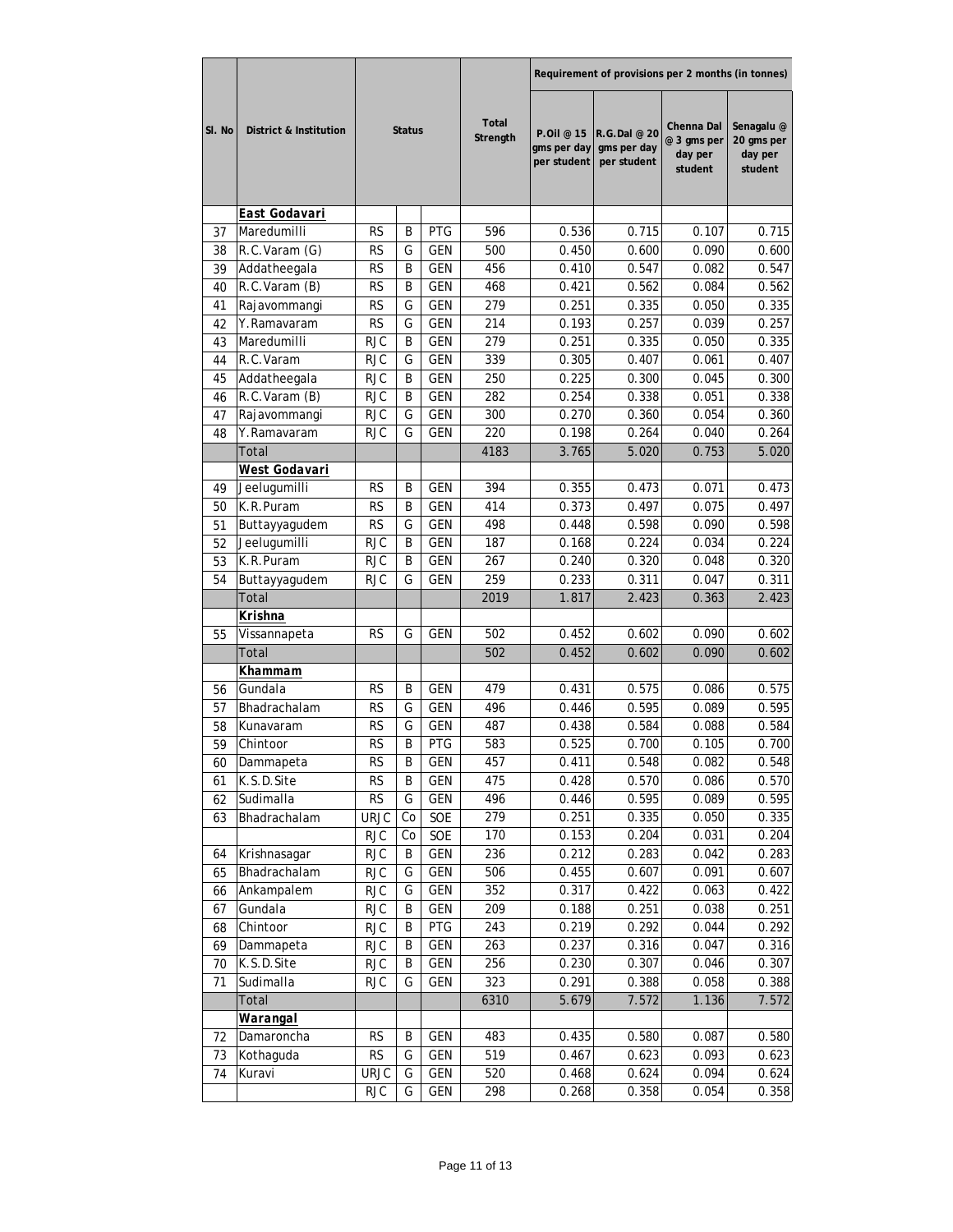|        |                        |             |               |            |                          | Requirement of provisions per 2 months (in tonnes) |                                            |                                                 |                                                |  |
|--------|------------------------|-------------|---------------|------------|--------------------------|----------------------------------------------------|--------------------------------------------|-------------------------------------------------|------------------------------------------------|--|
| SI. No | District & Institution |             | <b>Status</b> |            | <b>Total</b><br>Strength | P.Oil @ 15<br>gms per day<br>per student           | R.G.Dal @ 20<br>gms per day<br>per student | Chenna Dal<br>@ 3 gms per<br>day per<br>student | Senagalu @<br>20 gms per<br>day per<br>student |  |
| 75     | Marripeda              | RS          | B             | GEN        | 620                      | 0.558                                              | 0.744                                      | 0.112                                           | 0.744                                          |  |
| 76     | Warangal               | <b>RS</b>   | B             | EM         | 629                      | 0.566                                              | 0.755                                      | 0.113                                           | 0.755                                          |  |
| 77     | Ashoknagar             | RS          | Β             | GEN        | 476                      | 0.428                                              | 0.571                                      | 0.086                                           | 0.571                                          |  |
| 78     | Eturunagaram           | <b>RS</b>   | B             | <b>GEN</b> | 474                      | 0.427                                              | 0.569                                      | 0.085                                           | 0.569                                          |  |
| 79     | Eturunagaram           | <b>RJC</b>  | G             | <b>GEN</b> | 310                      | 0.279                                              | 0.372                                      | 0.056                                           | 0.372                                          |  |
| 80     | Warangal               | <b>RJC</b>  | Co            | COE        | 155                      | 0.140                                              | 0.186                                      | 0.028                                           | 0.186                                          |  |
| 81     | Ashoknagar             | <b>RJC</b>  | B             | <b>GEN</b> | 209                      | 0.188                                              | 0.251                                      | 0.038                                           | 0.251                                          |  |
| 82     | Eturunagaram           | <b>RJC</b>  | B             | <b>GEN</b> | 233                      | 0.210                                              | 0.280                                      | 0.042                                           | 0.280                                          |  |
|        | Total                  |             |               |            | 4926                     | 4.433                                              | 5.911                                      | 0.887                                           | 5.911                                          |  |
|        | Adilabad               |             |               |            |                          |                                                    |                                            |                                                 |                                                |  |
| 83     | Echoda                 | <b>RS</b>   | B             | <b>GEN</b> | 478                      | 0.430                                              | 0.574                                      | 0.086                                           | 0.574                                          |  |
| 84     | Kerameri               | <b>RS</b>   | B             | PTG        | 706                      | 0.635                                              | 0.847                                      | 0.127                                           | 0.847                                          |  |
| 85     | Utnoor                 | <b>RS</b>   | B             | <b>GEN</b> | 475                      | 0.428                                              | 0.570                                      | 0.086                                           | 0.570                                          |  |
| 86     | Adilabad               | <b>RS</b>   | B             | GEN        | 452                      | 0.407                                              | 0.542                                      | 0.081                                           | 0.542                                          |  |
| 87     | Asifabad               | <b>RS</b>   | G             | GEN        | 502                      | 0.452                                              | 0.602                                      | 0.090                                           | 0.602                                          |  |
| 88     | Echoda                 | <b>RS</b>   | G             | <b>GEN</b> | 490                      | 0.441                                              | 0.588                                      | 0.088                                           | 0.588                                          |  |
| 89     | Utnoor                 | <b>RJC</b>  | B             | <b>GEN</b> | 420                      | 0.378                                              | 0.504                                      | 0.076                                           | 0.504                                          |  |
| 90     | Narnoor                | <b>RJC</b>  | Β             | <b>GEN</b> | 415                      | 0.374                                              | 0.498                                      | 0.075                                           | 0.498                                          |  |
| 91     | Utnoor                 | <b>RJC</b>  | G             | <b>GEN</b> | 353                      | 0.318                                              | 0.424                                      | 0.064                                           | 0.424                                          |  |
| 92     | Adilabad               | <b>RJC</b>  | B             | <b>GEN</b> | 310                      | 0.279                                              | 0.372                                      | 0.056                                           | 0.372                                          |  |
| 93     | Echoda                 | <b>RJC</b>  | G             | <b>GEN</b> | 263                      | 0.237                                              | 0.316                                      | 0.047                                           | 0.316                                          |  |
| 94     | Asifabad               | <b>RJC</b>  | G             | <b>GEN</b> | 319                      | 0.287                                              | 0.383                                      | 0.057                                           | 0.383                                          |  |
|        | Total                  |             |               |            | 5183                     | 4.665                                              | 6.220                                      | 0.933                                           | 6.220                                          |  |
|        | <u>Karimnagar</u>      |             |               |            |                          |                                                    |                                            |                                                 |                                                |  |
| 95     | Kataram                | RS          | B             | <b>GEN</b> | 477                      | 0.429                                              | 0.572                                      | 0.086                                           | 0.572                                          |  |
| 96     | Marrimandla            | <b>RS</b>   | B             | <b>GEN</b> | 471                      | 0.424                                              | 0.565                                      | 0.085                                           | 0.565                                          |  |
|        |                        | RJC         | B             | GEN        | 76                       | 0.068                                              | 0.091                                      | 0.014                                           | 0.091                                          |  |
| 97     | Yellareddypet          | RS          | G             | GEN        | 499                      | 0.449                                              | 0.599                                      | 0.090                                           | 0.599                                          |  |
| 98     | Yellareddypet          | <b>RJC</b>  | G             | <b>GEN</b> | 218                      | 0.196                                              | 0.262                                      | 0.039                                           | 0.262                                          |  |
|        | Total                  |             |               |            | 1741                     | 1.567                                              | 2.089                                      | 0.313                                           | 2.089                                          |  |
|        | Kurnool                |             |               |            |                          |                                                    |                                            |                                                 |                                                |  |
| 99     | Mahanandi              | <b>RS</b>   | G             | PTG        | 439                      | 0.395                                              | 0.527                                      | 0.079                                           | 0.527                                          |  |
| 100    | Srisailam              | RS          | B             | GEN        | 488                      | 0.439                                              | 0.586                                      | 0.088                                           | 0.586                                          |  |
| 101    | Srisailam              | <b>URJC</b> | Co            | SOE        | 258                      | 0.232                                              | 0.310                                      | 0.046                                           | 0.310                                          |  |
|        |                        | <b>RJC</b>  | Co            | SOE        | 117                      | 0.105                                              | 0.140                                      | 0.021                                           | 0.140                                          |  |
| 102    | Mahanandi              | <b>RJC</b>  | G             | GEN        | 320                      | 0.288                                              | 0.384                                      | 0.058                                           | 0.384                                          |  |
| 103    | Srisailam              | <b>RJC</b>  | B             | GEN        | 313                      | 0.282                                              | 0.376                                      | 0.056                                           | 0.376                                          |  |
|        | Total                  |             |               |            | 1935                     | 1.742                                              | 2.322                                      | 0.348                                           | 2.322                                          |  |
|        | <b>Guntur</b>          |             |               |            |                          |                                                    |                                            |                                                 |                                                |  |
| 104    | Nagarjunasagar         | RS          | В             | PTG        | 494                      | 0.445                                              | 0.593                                      | 0.089                                           | 0.593                                          |  |
|        | Total                  |             |               |            | 494                      | 0.445                                              | 0.593                                      | 0.089                                           | 0.593                                          |  |
|        | Prakasam               |             |               |            |                          |                                                    |                                            |                                                 |                                                |  |
| 105    | Yerragondapalem        | RS          | Β             | PTG        | 513                      | 0.462                                              | 0.616                                      | 0.092                                           | 0.616                                          |  |
| 106    | Dornala                | <b>RS</b>   | G             | GeN        | 60                       | 0.054                                              | 0.072                                      | 0.011                                           | 0.072                                          |  |
|        | Total                  |             |               |            | 573                      | 0.516                                              | 0.688                                      | 0.103                                           | 0.688                                          |  |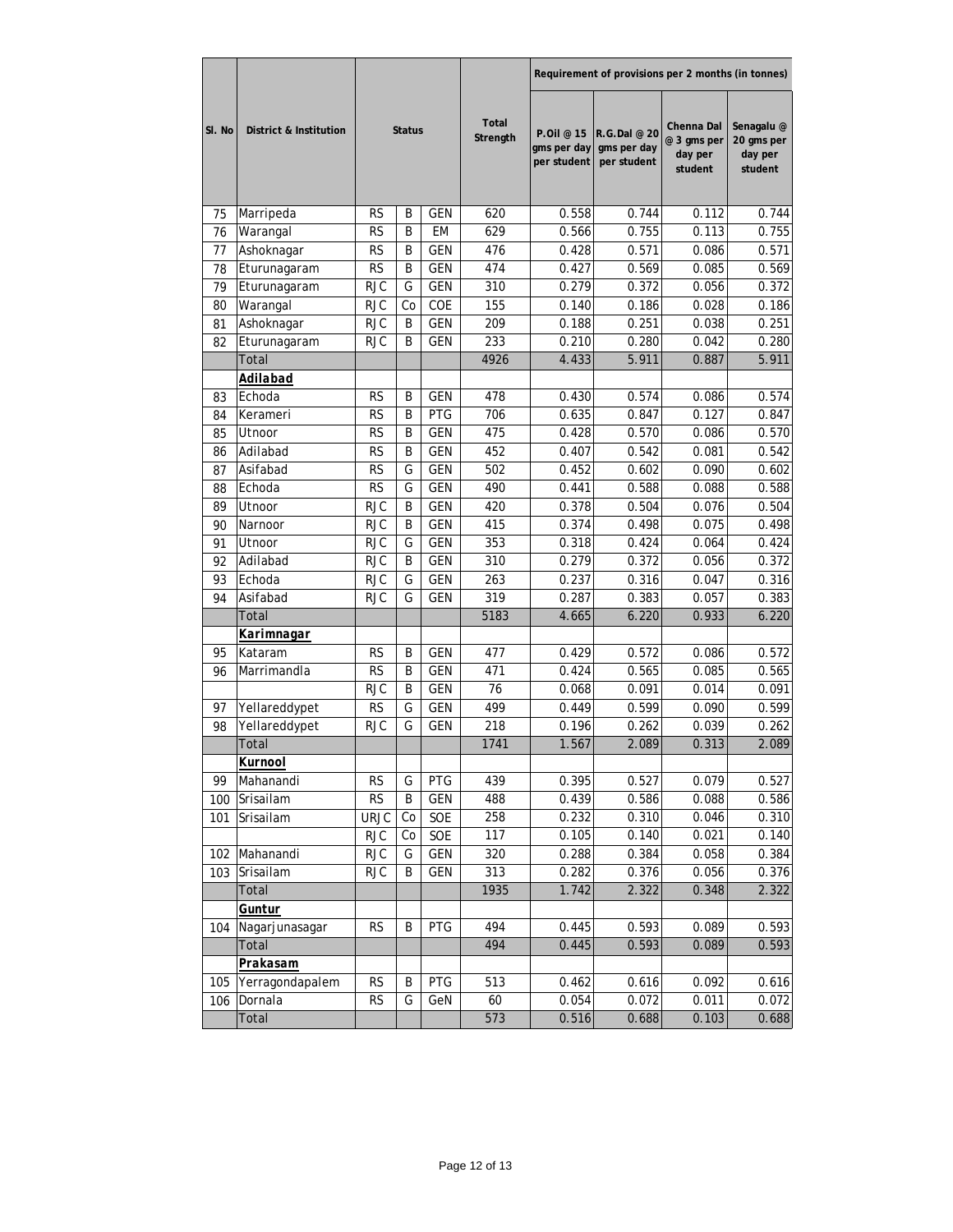|        |                        |                    |               |            |                          | Requirement of provisions per 2 months (in tonnes) |                                            |                                                 |                                                |  |
|--------|------------------------|--------------------|---------------|------------|--------------------------|----------------------------------------------------|--------------------------------------------|-------------------------------------------------|------------------------------------------------|--|
| SI. No | District & Institution |                    | <b>Status</b> |            | <b>Total</b><br>Strength | P.Oil @ 15<br>gms per day<br>per student           | R.G.Dal @ 20<br>gms per day<br>per student | Chenna Dal<br>@ 3 gms per<br>day per<br>student | Senagalu @<br>20 gms per<br>day per<br>student |  |
|        | Mahaboobnagar          |                    |               |            |                          |                                                    |                                            |                                                 |                                                |  |
| 107    | Mannanoor              | RS                 | B             | <b>PTG</b> | 610                      | 0.549                                              | 0.732                                      | 0.110                                           | 0.732                                          |  |
| 108    | Wanaparthy             | RS                 | G             | <b>GEN</b> | 497                      | 0.447                                              | 0.596                                      | 0.089                                           | 0.596                                          |  |
| 109    | Kalwakurthy            | RS                 | G             | GEN        | 492                      | 0.443                                              | 0.590                                      | 0.089                                           | 0.590                                          |  |
| 110    | Balanagar              | RS                 | B             | GEN        | 478                      | 0.430                                              | 0.574                                      | 0.086                                           | 0.574                                          |  |
| 111    | Balanagar              | <b>RJC</b>         | B             | <b>GEN</b> | 217                      | 0.195                                              | 0.260                                      | 0.039                                           | 0.260                                          |  |
|        | Total                  |                    |               |            | 2294                     | 2.065                                              | 2.753                                      | 0.413                                           | 2.753                                          |  |
|        | <u>Medak</u>           |                    |               |            |                          |                                                    |                                            |                                                 |                                                |  |
| 112    | Narsapoor              | RS                 | B             | <b>GEN</b> | 482                      | 0.434                                              | 0.578                                      | 0.087                                           | 0.578                                          |  |
| 113    | Hatnoora               | <b>RS</b>          | Β             | <b>EM</b>  | 619                      | 0.557                                              | 0.743                                      | 0.111                                           | 0.743                                          |  |
| 114    | Narsapoor              | <b>RJC</b>         | B             | <b>GEN</b> | 234                      | 0.211                                              | 0.281                                      | 0.042                                           | 0.281                                          |  |
|        | Total                  |                    |               |            | 1335                     | 1.202                                              | 1.602                                      | 0.240                                           | 1.602                                          |  |
|        | Nizamabad              |                    |               |            |                          |                                                    |                                            |                                                 |                                                |  |
| 115    | Gandhari               | <b>RS</b>          | B             | <b>GEN</b> | 452                      | 0.407                                              | 0.542                                      | 0.081                                           | 0.542                                          |  |
| 116    | Gandhari               | <b>RJC</b>         | B             | <b>GEN</b> | 187                      | 0.168                                              | 0.224                                      | 0.034                                           | 0.224                                          |  |
|        | Total                  |                    |               |            | 639                      | 0.575                                              | 0.767                                      | 0.115                                           | 0.767                                          |  |
|        | <b>Nalgonda</b>        |                    |               |            |                          |                                                    |                                            |                                                 |                                                |  |
| 117    | Miryalaguda            | <b>RS</b>          | B             | <b>GEN</b> | 471                      | 0.424                                              | 0.565                                      | 0.085                                           | 0.565                                          |  |
| 118    | Thungathurthy          | <b>RS</b>          | G             | <b>GEN</b> | 479                      | 0.431                                              | 0.575                                      | 0.086                                           | 0.575                                          |  |
| 119    | Damaracherla           | <b>RS</b>          | G             | <b>GEN</b> | 491                      | 0.442                                              | 0.589                                      | 0.088                                           | 0.589                                          |  |
| 120    | Damaracherla           | <b>RJC</b>         | G             | <b>GEN</b> | 436                      | 0.392                                              | 0.523                                      | 0.078                                           | 0.523                                          |  |
|        | Total                  |                    |               |            | 1877                     | 1.689                                              | 2.252                                      | 0.338                                           | 2.252                                          |  |
|        | Nellore                |                    |               |            |                          |                                                    |                                            |                                                 |                                                |  |
| 121    | Somasila               | RS                 | B             | <b>PTG</b> | 283                      | 0.255                                              | 0.340                                      | 0.051                                           | 0.340                                          |  |
| 122    | Kodavaluru             | <b>RS</b>          | G             | <b>GEN</b> | 497                      | 0.447                                              | 0.596                                      | 0.089                                           | 0.596<br>0.109                                 |  |
|        | Kodavaluru             | <b>RJC</b>         | G             | GEN        | 91                       | 0.082                                              | 0.109                                      | 0.016                                           |                                                |  |
| 123    | Chittedu               | <b>RS</b>          | B             | <b>PTG</b> | 610                      | 0.549                                              | 0.732                                      | 0.110                                           | 0.732                                          |  |
| 124    | Chittedu<br>Total      | RJC                | B             | <b>PTG</b> | 209<br>1690              | 0.188                                              | 0.251<br>2.028                             | 0.038                                           | 0.251<br>2.028                                 |  |
|        |                        |                    |               |            |                          | 1.521                                              |                                            | 0.304                                           |                                                |  |
|        | <b>RangaReddy</b>      |                    |               |            |                          |                                                    |                                            |                                                 |                                                |  |
| 125    | Kulakacherla           | URJC<br><b>RJC</b> | В<br>B        | GEN<br>GEN | 499.<br>110              | 0.449<br>0.099                                     | 0.599<br>0.132                             | 0.090<br>0.020                                  | 0.599<br>0.132                                 |  |
|        | Total                  |                    |               |            | 609                      | 0.548                                              | 0.731                                      | 0.110                                           | 0.731                                          |  |
|        | Anantapur              |                    |               |            |                          |                                                    |                                            |                                                 |                                                |  |
| 126    | Golladoddi             | RS                 | Β             | GEN        | 487                      | 0.438                                              | 0.584                                      | 0.088                                           | 0.584                                          |  |
| 127    | Thanakallu             | RS                 | G             | GEN        | 501                      | 0.451                                              | 0.601                                      | 0.090                                           | 0.601                                          |  |
|        | Total                  |                    |               |            | 988                      | 0.889                                              | 1.186                                      | 0.178                                           | 1.186                                          |  |
|        | Chittoor               |                    |               |            |                          |                                                    |                                            |                                                 |                                                |  |
| 128    | Srikalahasthi          | RS                 | G             | GEN        | 492                      | 0.443                                              | 0.590                                      | 0.089                                           | 0.590                                          |  |
| 129    | Srikalahasthi          | RS                 | B             | EM         | 483                      | 0.435                                              | 0.580                                      | 0.087                                           | 0.580                                          |  |
| 130    | Srikalahasthi          | <b>RJC</b>         | Co            | COE        | 125                      | 0.113                                              | 0.150                                      | 0.023                                           | 0.150                                          |  |
|        | Total                  |                    |               |            | 1100                     | 0.990                                              | 1.320                                      | 0.198                                           | 1.320                                          |  |
|        | Kadapa                 |                    |               |            |                          |                                                    |                                            |                                                 |                                                |  |
| 131    | Rayachoti              | <b>RS</b>          | G             | <b>GEN</b> | 288                      | 0.259                                              | 0.346                                      | 0.052                                           | 0.346                                          |  |
|        | Total                  |                    |               |            | 288                      | 0.259                                              | 0.346                                      | 0.052                                           | 0.346                                          |  |
|        | <b>Grand Total:-</b>   |                    |               |            | 52533                    | 47.280                                             | 63.040                                     | 9.456                                           | 63.040                                         |  |
|        |                        |                    |               |            |                          |                                                    |                                            |                                                 |                                                |  |

Sd/- Secretary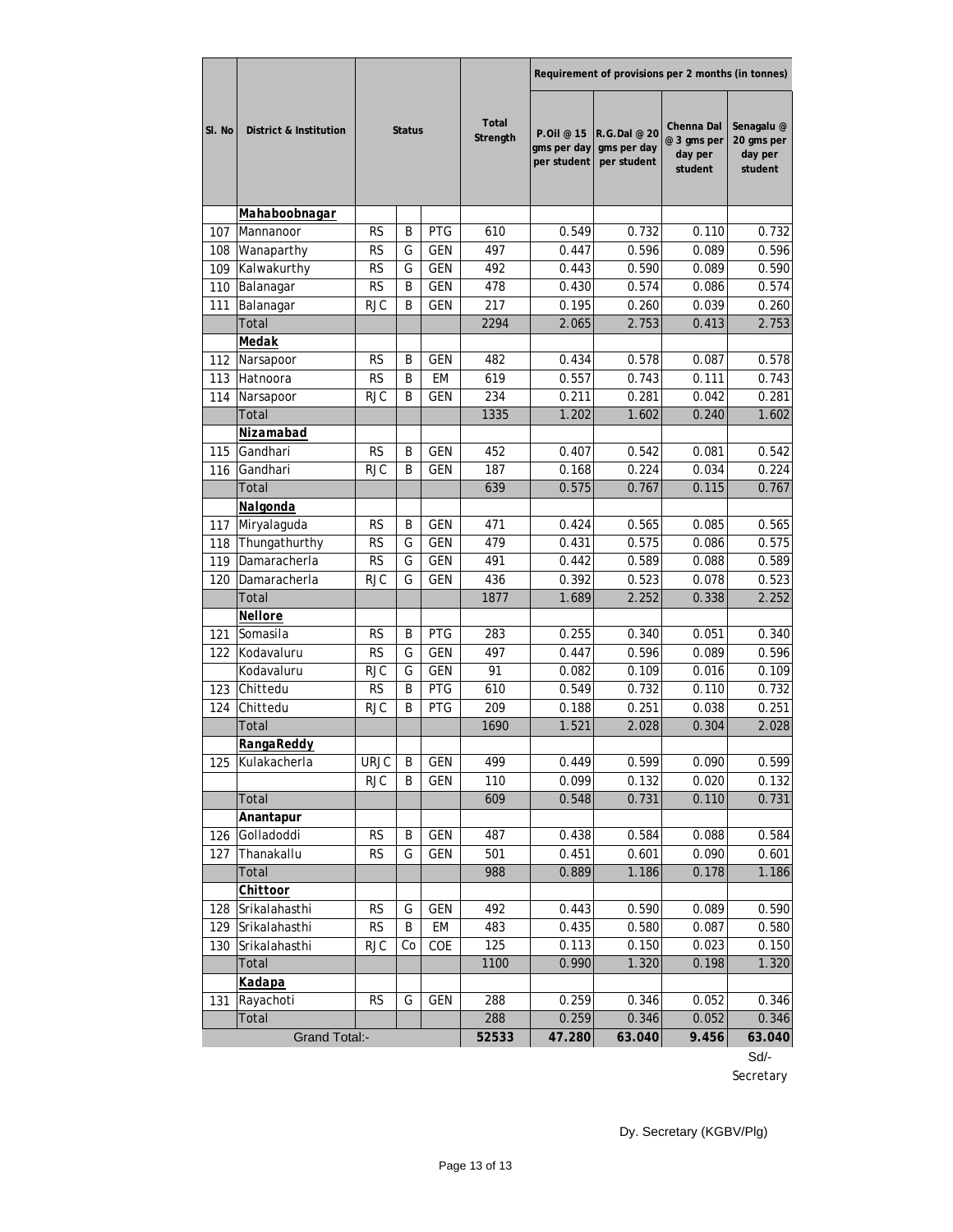### **GURUKULAM A.P.Tribal Welfare Residential Educational Institutions Society (R) District wise requirement of Essential Commodities for (41) Mini Gurukulams for (2) mohths**

|                |                                |                          |                                             |                                                   |                                                 | Requirement of provisions for 2 months            |                                                     |                                                   |                                                   |                                                   |
|----------------|--------------------------------|--------------------------|---------------------------------------------|---------------------------------------------------|-------------------------------------------------|---------------------------------------------------|-----------------------------------------------------|---------------------------------------------------|---------------------------------------------------|---------------------------------------------------|
| SI.<br>No.     | Name of the<br><b>District</b> | <b>Total</b><br>Strength | P.Oil @ 15<br>gms per<br>day per<br>student | Amount in<br>Rs.Ps. (Per<br>M.Tone)<br>Rs.52000/- | R.G.Dal@<br>20 gms<br>per day<br>per<br>student | Amount in<br>Rs.Ps. (Per<br>M.Tone)<br>Rs.51000/- | Chenna<br>Dal $@3$<br>gms per<br>day per<br>student | Amount in<br>Rs.Ps. (Per<br>M.Tone)<br>Rs.41660/- | Senagalu<br>@ 20<br>gms per<br>day per<br>student | Amount in<br>Rs.Ps. (Per<br>M.Tone)<br>Rs.35020/- |
| 1              | Srikakulam                     | 290                      | 0.261                                       | 13572.00                                          | 0.348                                           | 17748.00                                          | 0.052                                               | 2174.65                                           | 0.348                                             | 12186.96                                          |
| 2              | Vizianagaram                   | 150                      | 0.135                                       | 7020.00                                           | 0.180                                           | 9180.00                                           | 0.027                                               | 1124.82                                           | 0.180                                             | 6303.60                                           |
| 3              | Visakhapatnam                  | 450                      | 0.405                                       | 21060.00                                          | 0.540                                           | 27540.00                                          | 0.081                                               | 3374.46                                           | 0.540                                             | 18910.80                                          |
| 4              | Guntur                         | 150                      | 0.135                                       | 7020.00                                           | 0.180                                           | 9180.00                                           | 0.027                                               | 1124.82                                           | 0.180                                             | 6303.60                                           |
| 5              | Prakasam                       | 150                      | 0.135                                       | 7020.00                                           | 0.180                                           | 9180.00                                           | 0.027                                               | 1124.82                                           | 0.180                                             | 6303.60                                           |
| 6              | Warangal                       | 565                      | 0.509                                       | 26442.00                                          | 0.678                                           | 34578.00                                          | 0.102                                               | 4236.82                                           | 0.678                                             | 23743.56                                          |
| $\overline{7}$ | Karimnagar                     | 445                      | 0.401                                       | 20826.00                                          | 0.534                                           | 27234.00                                          | 0.080                                               | 3336.97                                           | 0.534                                             | 18700.68                                          |
| 8              | Mahaboobnagar                  | 600                      | 0.540                                       | 28080.00                                          | 0.720                                           | 36720.00                                          | 0.108                                               | 4499.28                                           | 0.720                                             | 25214.40                                          |
| 9              | Nizamabad                      | 445                      | 0.401                                       | 20826.00                                          | 0.534                                           | 27234.00                                          | 0.080                                               | 3336.97                                           | 0.534                                             | 18700.68                                          |
| 10             | Ranga reddy                    | 300                      | 0.270                                       | 14040.00                                          | 0.360                                           | 18360.00                                          | 0.054                                               | 2249.64                                           | 0.360                                             | 12607.20                                          |
| 11             | Nalgonda                       | 593                      | 0.534                                       | 27752.40                                          | 0.712                                           | 36291.60                                          | 0.107                                               | 4446.79                                           | 0.712                                             | 24920.23                                          |
| 12             | Cuddapah                       | 180                      | 0.162                                       | 8424.00                                           | 0.216                                           | 11016.00                                          | 0.032                                               | 1349.78                                           | 0.216                                             | 7564.32                                           |
| 13             | Medak                          | 419                      | 0.377                                       | 19609.20                                          | 0.503                                           | 25642.80                                          | 0.075                                               | 3142.00                                           | 0.503                                             | 17608.06                                          |
| 14             | Kurnool                        | 150                      | 0.135                                       | 7020.00                                           | 0.180                                           | 9180.00                                           | 0.027                                               | 1124.82                                           | 0.180                                             | 6303.60                                           |
| 15             | Nellore                        | 91                       | 0.082                                       | 4258.80                                           | 0.109                                           | 5569.20                                           | 0.016                                               | 682.39                                            | 0.109                                             | 3824.18                                           |
| 16             | Adilabad                       | 581                      | 0.523                                       | 27190.80                                          | 0.697                                           | 35557.20                                          | 0.105                                               | 4356.80                                           | 0.697                                             | 24415.94                                          |
| 17             | Khammam                        | 449                      | 0.404                                       | 21013.20                                          | 0.539                                           | 27478.80                                          | 0.081                                               | 3366.96                                           | 0.539                                             | 18868.78                                          |
|                | <b>Grand Total</b>             | 6008                     | 5.407                                       | 281174.40                                         | 7.210                                           | 367689.600                                        | 1.081                                               | 45052.79                                          | 7.210                                             | 252480.19                                         |

Sd/-

Secretary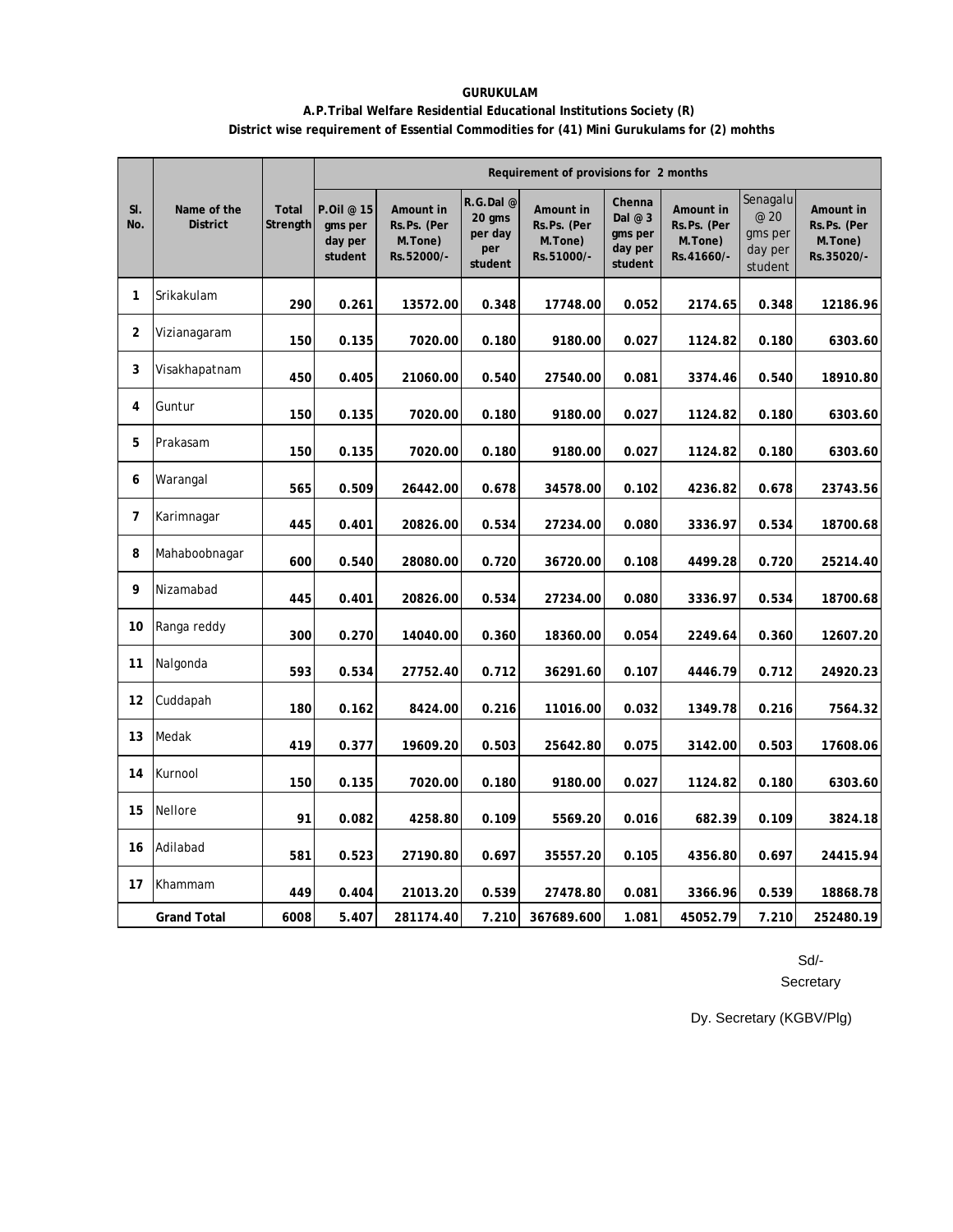## **GURUKULAM A.P.Tribal Welfare Residential Educational Institutions Society (R) PROVISIONS REQUIREMENT FOR MINI GURUKULAM FOR (2) MONTHS**

|                |                         |                 |                   | Requirement of provisions per 2 months (in  |                                               |                                                     |                                                |  |  |
|----------------|-------------------------|-----------------|-------------------|---------------------------------------------|-----------------------------------------------|-----------------------------------------------------|------------------------------------------------|--|--|
|                |                         |                 |                   |                                             | tonnes)                                       |                                                     |                                                |  |  |
| SI.<br>No.     | Name of the<br>District | Mini Gurukulam  | Total<br>Strength | P.Oil @ 15<br>gms per<br>day per<br>student | R.G.Dal @<br>20 gms per<br>day per<br>student | Chenna<br>Dal $@3$<br>gms per<br>day per<br>student | Senagalu @<br>20 gms per<br>day per<br>student |  |  |
|                |                         | Karriguda       | 141               | 0.127                                       | 0.169                                         | 0.025                                               | 0.169                                          |  |  |
| 1              | Srikakulam              | Seethampeta     | 149               | 0.134                                       | 0.179                                         | 0.027                                               | 0.179                                          |  |  |
|                |                         | <b>Total</b>    | 290               | 0.261                                       | 0.348                                         | 0.052                                               | 0.348                                          |  |  |
| $\overline{a}$ | Vizianagaram            | Pachipenta      | 150               | 0.135                                       | 0.180                                         | 0.027                                               | 0.180                                          |  |  |
|                |                         | <b>Total</b>    | 150               | 0.135                                       | 0.180                                         | 0.027                                               | 0.180                                          |  |  |
|                |                         | Gomangi         | 150               | 0.135                                       | 0.180                                         | 0.027                                               | 0.180                                          |  |  |
| 3              | Visakhapatnam           | G.Madugula      | 150               | 0.135                                       | 0.180                                         | 0.027                                               | 0.180                                          |  |  |
|                |                         | A.Sinivaram     | 150               | 0.135                                       | 0.180                                         | 0.027                                               | 0.180                                          |  |  |
|                |                         | <b>Total</b>    | 450               | 0.405                                       | 0.540                                         | 0.081                                               | 0.540                                          |  |  |
| 4              | Guntur                  | Gudipaticheruvu | 150               | 0.135                                       | 0.180                                         | 0.027                                               | 0.180                                          |  |  |
|                |                         | Total           | 150               | 0.135                                       | 0.180                                         | 0.027                                               | 0.180                                          |  |  |
| 5              | Prakasam                | Yerragondapalem | 150               | 0.135                                       | 0.180                                         | 0.027                                               | 0.180                                          |  |  |
|                |                         | <b>Total</b>    | 150               | 0.135                                       | 0.180                                         | 0.027                                               | 0.180                                          |  |  |
|                |                         | Marripeda       | 150               | 0.135                                       | 0.180                                         | 0.027                                               | 0.180                                          |  |  |
| 6              | Warangal                | Mulugu          | 138               | 0.124                                       | 0.166                                         | 0.025                                               | 0.166                                          |  |  |
|                |                         | Pochapur        | 127               | 0.114                                       | 0.152                                         | 0.023                                               | 0.152                                          |  |  |
|                |                         | Govindapur      | 150               | 0.135                                       | 0.180                                         | 0.027                                               | 0.180                                          |  |  |
|                |                         | <b>Total</b>    | 565               | 0.509                                       | 0.678                                         | 0.102                                               | 0.678                                          |  |  |
|                |                         | Mallapur        | 150               | 0.135                                       | 0.180                                         | 0.027                                               | 0.180                                          |  |  |
| 7              | Karimnagar              | Dharmaram       | 150               | 0.135                                       | 0.180                                         | 0.027                                               | 0.180                                          |  |  |
|                |                         | Oddelingapur    | 145               | 0.131                                       | 0.174                                         | 0.026                                               | 0.174                                          |  |  |
|                |                         | <b>Total</b>    | 445               | 0.401                                       | 0.534                                         | 0.080                                               | 0.534                                          |  |  |
|                |                         | Amrabad         | 150               | 0.135                                       | 0.180                                         | 0.027                                               | 0.180                                          |  |  |
| 8              | Mahaboobnagar           | Jadcharla       | 150               | 0.135                                       | 0.180                                         | 0.027                                               | 0.180                                          |  |  |
|                |                         | Lingala         | 150               | 0.135                                       | 0.180                                         | 0.027                                               | 0.180                                          |  |  |
|                |                         | Bijinepally     | 150               | 0.135                                       | 0.180                                         | 0.027                                               | 0.180                                          |  |  |
|                |                         | <b>Total</b>    | 600               | 0.540                                       | 0.720                                         | 0.108                                               | 0.720                                          |  |  |
|                |                         | Machireddy      | 149               | 0.134                                       | 0.179                                         | 0.027                                               | 0.179                                          |  |  |
| 9              | Nizamabad               | Nachupally      | 146               | 0.131                                       | 0.175                                         | 0.026                                               | 0.175                                          |  |  |
|                |                         | Makkaloor       | 150               | 0.135                                       | 0.180                                         | 0.027                                               | 0.180                                          |  |  |
|                |                         | Total           | 445               | 0.401                                       | 0.534                                         | 0.080                                               | 0.534                                          |  |  |
| 10             | Ranga reddy             | Gandeed         | 150               | 0.135                                       | 0.180                                         | 0.027                                               | 0.180                                          |  |  |
|                |                         | Rangapoor       | 150               | 0.135                                       | 0.180                                         | 0.027                                               | 0.180                                          |  |  |
|                |                         | <b>Total</b>    | 300               | 0.270                                       | 0.360                                         | 0.054                                               | 0.360                                          |  |  |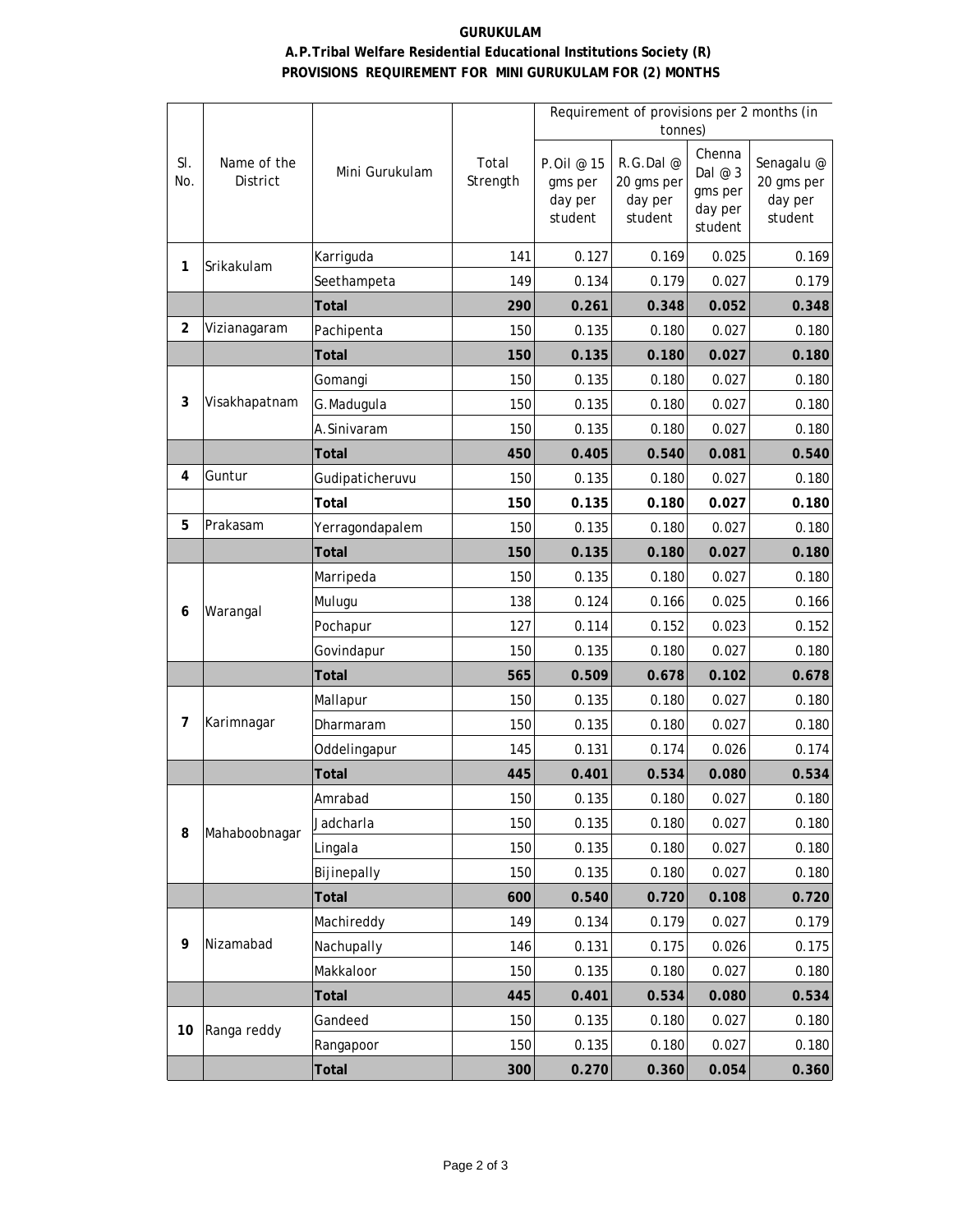|                    |                         |                   |                   |                                             | Requirement of provisions per 2 months (in<br>tonnes) |                                                    |                                                |
|--------------------|-------------------------|-------------------|-------------------|---------------------------------------------|-------------------------------------------------------|----------------------------------------------------|------------------------------------------------|
| SI.<br>No.         | Name of the<br>District | Mini Gurukulam    | Total<br>Strength | P.Oil @ 15<br>gms per<br>day per<br>student | R.G.Dal@<br>20 gms per<br>day per<br>student          | Chenna<br>Dal @ 3<br>gms per<br>day per<br>student | Senagalu @<br>20 gms per<br>day per<br>student |
|                    |                         | Peddavoora        | 150               | 0.135                                       | 0.180                                                 | 0.027                                              | 0.180                                          |
| 11                 | Nalgonda                | Chandampeta       | 150               | 0.135                                       | 0.180                                                 | 0.027                                              | 0.180                                          |
|                    |                         | Chivvemula        | 150               | 0.135                                       | 0.180                                                 | 0.027                                              | 0.180                                          |
|                    |                         | Tripuraram        | 143               | 0.129                                       | 0.172                                                 | 0.026                                              | 0.172                                          |
|                    |                         | Total             | 593               | 0.534                                       | 0.712                                                 | 0.107                                              | 0.712                                          |
| 12                 | Cuddapah                | Railway-kodur     | 180               | 0.162                                       | 0.216                                                 | 0.032                                              | 0.216                                          |
|                    |                         | Total             | 180               | 0.162                                       | 0.216                                                 | 0.032                                              | 0.216                                          |
|                    | Medak                   | Kalher            | 150               | 0.135                                       | 0.180                                                 | 0.027                                              | 0.180                                          |
| 13                 |                         | Medak             | 119               | 0.107                                       | 0.143                                                 | 0.021                                              | 0.143                                          |
|                    |                         | Kowdipally        | 150               | 0.135                                       | 0.180                                                 | 0.027                                              | 0.180                                          |
|                    |                         | <b>Total</b>      | 419               | 0.377                                       | 0.503                                                 | 0.075                                              | 0.503                                          |
| 14                 | Kurnool                 | Narapureddy Kunta | 150               | 0.135                                       | 0.180                                                 | 0.027                                              | 0.180                                          |
|                    |                         | <b>Total</b>      | 150               | 0.135                                       | 0.180                                                 | 0.027                                              | 0.180                                          |
| 15                 | Nellore                 | Gudur             | 91                | 0.082                                       | 0.109                                                 | 0.016                                              | 0.109                                          |
|                    |                         | <b>Total</b>      | 91                | 0.082                                       | 0.109                                                 | 0.016                                              | 0.109                                          |
|                    |                         | Lokari-K          | 150               | 0.135                                       | 0.180                                                 | 0.027                                              | 0.180                                          |
| 16                 | Adilabad                | Bela              | 132               | 0.119                                       | 0.158                                                 | 0.024                                              | 0.158                                          |
|                    |                         | Neredigunda       | 150               | 0.135                                       | 0.180                                                 | 0.027                                              | 0.180                                          |
|                    |                         | Mamada            | 149               | 0.134                                       | 0.179                                                 | 0.027                                              | 0.179                                          |
|                    |                         | <b>Total</b>      | 581               | 0.523                                       | 0.697                                                 | 0.105                                              | 0.697                                          |
|                    |                         | Pinapaka          | 150               | 0.135                                       | 0.180                                                 | 0.027                                              | 0.180                                          |
| 17                 | Khammam                 | Wazzedu           | 149               | 0.134                                       | 0.179                                                 | 0.027                                              | 0.179                                          |
|                    |                         | V.R. puram        | 150               | 0.135                                       | 0.180                                                 | 0.027                                              | 0.180                                          |
|                    |                         | 449               | 0.404             | 0.539                                       | 0.081                                                 | 0.539                                              |                                                |
| <b>Grand Total</b> |                         |                   | 6008              | 5.407                                       | 7.210                                                 | 1.081                                              | 7.210                                          |

Sd/-

Secretary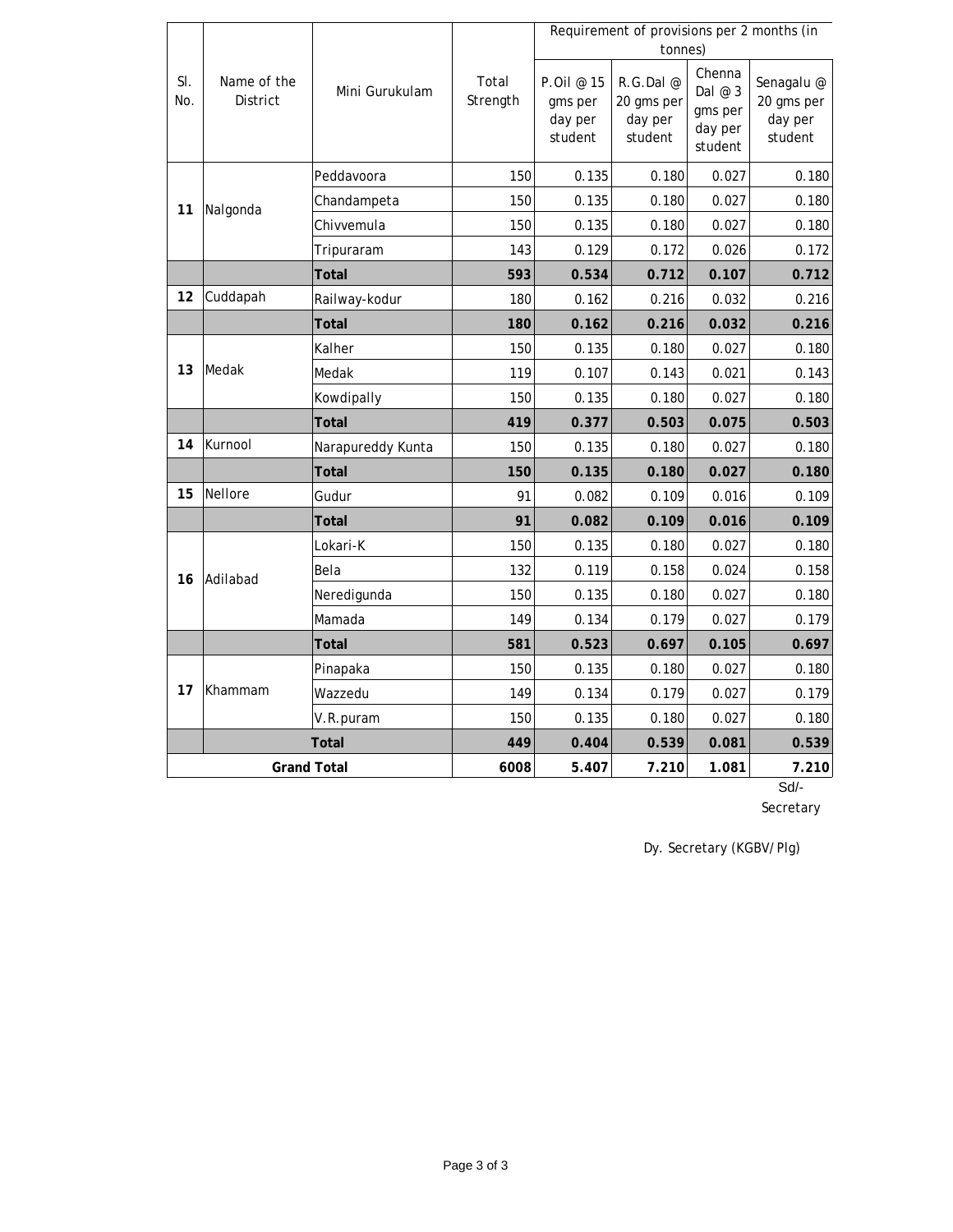## **GURUKULAM**

## **District wise requirement of Essential Commodities for (102) Kasturba Gandhi Balika Vidyalayas (KGBVs) for (2) months through Civil Supplies Corporation A.P.Tribal Welfare Residential Educational Institutions Society (R)**

|            |                                |                   | Requirement of provisions for 2 months      |                                                   |                                                  |                                                |                                                     |                                                   |                                                   |                                                   |
|------------|--------------------------------|-------------------|---------------------------------------------|---------------------------------------------------|--------------------------------------------------|------------------------------------------------|-----------------------------------------------------|---------------------------------------------------|---------------------------------------------------|---------------------------------------------------|
| SI.<br>No. | Name of the<br><b>District</b> | Total<br>Strength | P.Oil @ 15<br>gms per<br>day per<br>student | Amount in<br>Rs.Ps. (Per<br>M.Tone)<br>Rs.52000/- | R.G.Dal @<br>20 gms<br>per day<br>per<br>student | Amount in Rs.Ps.<br>(Per M.Tone)<br>Rs.51000/- | Chenna<br>Dal $@3$<br>gms per<br>day per<br>student | Amount in<br>Rs.Ps. (Per<br>M.Tone)<br>Rs.41660/- | Senagalu<br>@ 20 gms<br>per day<br>per<br>student | Amount in<br>Rs.Ps. (Per<br>M.Tone)<br>Rs.35020/- |
| 1          | Srikakulam                     | 536               | 0.482                                       | 25084.80                                          | 0.643                                            | 32803.20                                       | 0.096                                               | 4019.36                                           | 0.643                                             | 22524.86                                          |
| 2          | Vizianagaram                   | 803               | 0.723                                       | 37580.40                                          | 0.964                                            | 49143.60                                       | 0.145                                               | 6021.54                                           | 0.964                                             | 33745.27                                          |
| 3          | Visakhapatnam                  | 1300              | 1.170                                       | 60840.00                                          | 1.560                                            | 79560.00                                       | 0.234                                               | 9748.44                                           | 1.560                                             | 54631.20                                          |
| 4          | Guntur                         | 726               | 0.653                                       | 33976.80                                          | 0.871                                            | 44431.20                                       | 0.131                                               | 5444.13                                           | 0.871                                             | 30509.42                                          |
| 5          | Prakasam                       | 480               | 0.432                                       | 22464.00                                          | 0.576                                            | 29376.00                                       | 0.086                                               | 3599.42                                           | 0.576                                             | 20171.52                                          |
| 6          | Chittoor                       | 409               | 0.368                                       | 19141.20                                          | 0.491                                            | 25030.80                                       | 0.074                                               | 3067.01                                           | 0.491                                             | 17187.82                                          |
| 7          | Kurnool                        | 1292              | 1.163                                       | 60465.60                                          | 1.550                                            | 79070.40                                       | 0.233                                               | 9688.45                                           | 1.550                                             | 54295.01                                          |
| 8          | Khammam                        | 1179              | 1.061                                       | 55177.20                                          | 1.415                                            | 72154.80                                       | 0.212                                               | 8841.09                                           | 1.415                                             | 49546.30                                          |
| 9          | Warangal                       | 1252              | 1.127                                       | 58593.60                                          | 1.502                                            | 76622.40                                       | 0.225                                               | 9388.50                                           | 1.502                                             | 52614.05                                          |
| 10         | Adilabad                       | 1675              | 1.508                                       | 78390.00                                          | 2.010                                            | 102510.00                                      | 0.302                                               | 12560.49                                          | 2.010                                             | 70390.20                                          |
| 11         | Karimnagar                     | 244               | 0.220                                       | 11419.20                                          | 0.293                                            | 14932.80                                       | 0.044                                               | 1829.71                                           | 0.293                                             | 10253.86                                          |
| 12         | Mahabubnagar                   | 1500              | 1.350                                       | 70200.00                                          | 1.800                                            | 91800.00                                       | 0.270                                               | 11248.20                                          | 1.800                                             | 63036.00                                          |
| 13         | Nizamabad                      | 908               | 0.817                                       | 42494.40                                          | 1.090                                            | 55569.60                                       | 0.163                                               | 6808.91                                           | 1.090                                             | 38157.79                                          |
| 14         | Ranga Reddy                    | 905               | 0.815                                       | 42354.00                                          | 1.086                                            | 55386.00                                       | 0.163                                               | 6786.41                                           | 1.086                                             | 38031.72                                          |
| 15         | Nalgonda                       | 1659              | 1.493                                       | 77641.20                                          | 1.991                                            | 101530.80                                      | 0.299                                               | 12440.51                                          | 1.991                                             | 69717.82                                          |
|            | 16 Medak                       | 783               | 0.705                                       | 36644.40                                          | 0.940                                            | 47919.60                                       | 0.141                                               | 5871.56                                           | 0.940                                             | 32904.79                                          |
| 17         | Anantapur                      | 857               | 0.771                                       | 40107.60                                          | 1.028                                            | 52448.40                                       | 0.154                                               | 6426.47                                           | 1.028                                             | 36014.57                                          |
|            | 18 Cuddapah                    | 134               | 0.121                                       | 6271.20                                           | 0.161                                            | 8200.80                                        | 0.024                                               | 1004.84                                           | 0.161                                             | 5631.22                                           |
|            | <b>Grand Total Rs.</b>         | 16642             | 14.978                                      | 778845.60                                         | 19.970                                           | 1018490.40                                     | 2.996                                               | 124795.03                                         | 19.970                                            | 699363.41                                         |
|            |                                |                   |                                             |                                                   |                                                  |                                                |                                                     |                                                   |                                                   | Sd/-                                              |

**Secretary**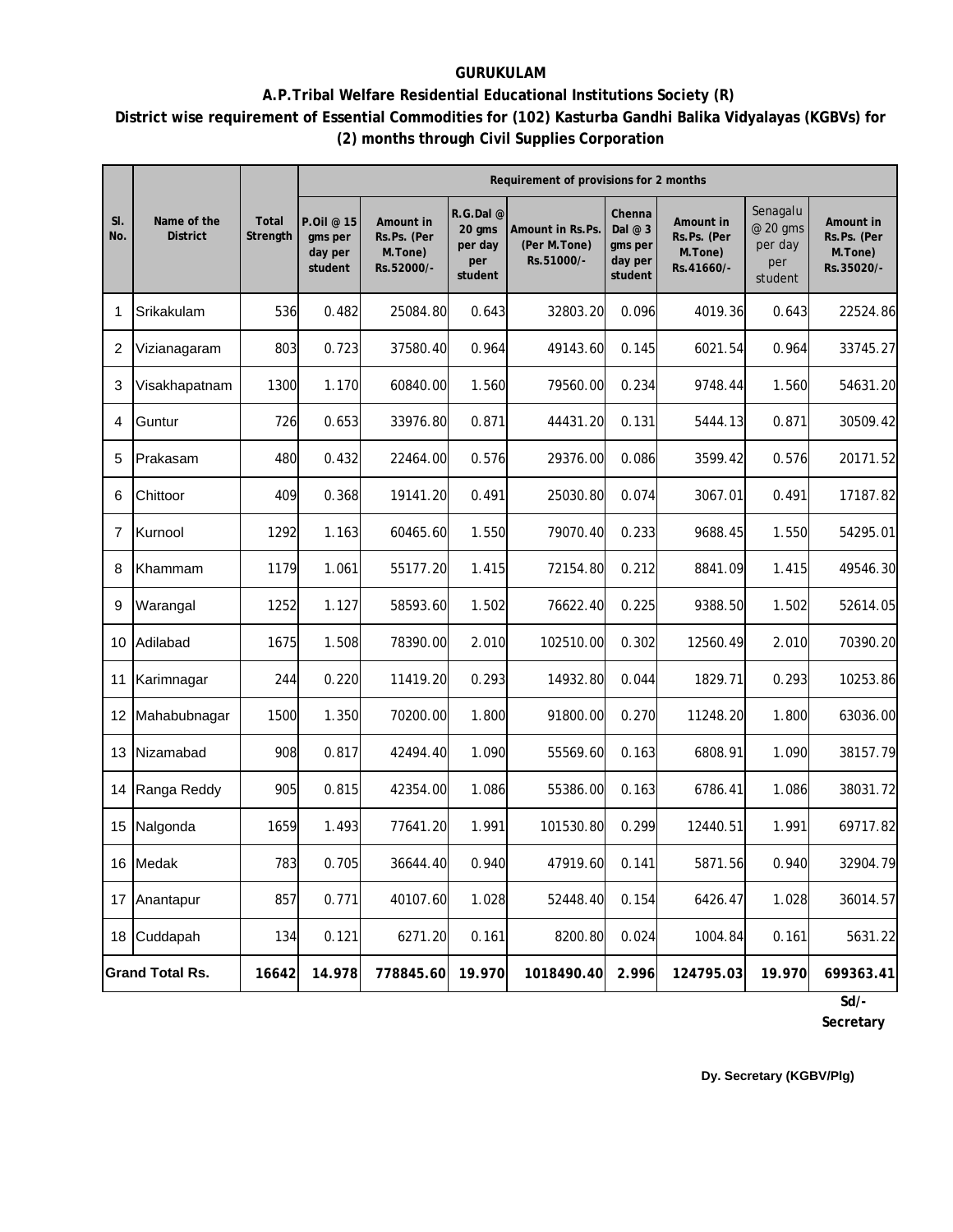## **GURUKULAM**

## **A.P.Tribal Welfare Residential Educational Institutions Society (R)**

## **Requirement of Essential Commodities for (102) Kasturba Gandhi Balika Vidyalayas (KGBVs) for ( 2) months through Civil Supplies Corporation**

|                      |                 |                                  |                  | Requirement of provisions for 2 months (in<br>tonnes) |                                     |                                                              |                                                |  |  |  |  |
|----------------------|-----------------|----------------------------------|------------------|-------------------------------------------------------|-------------------------------------|--------------------------------------------------------------|------------------------------------------------|--|--|--|--|
|                      |                 |                                  |                  |                                                       |                                     |                                                              |                                                |  |  |  |  |
| SI.<br>No.           | <b>District</b> | <b>K.G.B.V.'s</b>                | Strength         | P.Oil @ 15<br>gms per<br>day per<br>student           | 20 gms<br>per day<br>per<br>student | R.G.Dal @ Chenna Dal<br>@ 3 gms<br>per day<br>per<br>student | Senagalu @<br>20 gms per<br>day per<br>student |  |  |  |  |
|                      |                 |                                  | 179              |                                                       |                                     |                                                              |                                                |  |  |  |  |
| 1                    |                 | Patapatnam                       | 179              | 0.1611                                                | 0.215                               | 0.03222                                                      | 0.215                                          |  |  |  |  |
| 2                    | Srikakulam      | Meliaputti                       | 178              | 0.1611                                                | 0.215                               | 0.03222                                                      | 0.215                                          |  |  |  |  |
| 3                    |                 | Seethampeta                      | 536              | 0.1602<br>0.4824                                      | 0.214<br>0.643                      | 0.03204<br>0.09648                                           | 0.214<br>0.643                                 |  |  |  |  |
|                      |                 | G.L. Puram                       | 177              |                                                       |                                     |                                                              |                                                |  |  |  |  |
| 4                    |                 |                                  | 170              | 0.1593                                                | 0.212                               | 0.03186                                                      | 0.212                                          |  |  |  |  |
| 5                    |                 | Makkuva                          | 166              | 0.153<br>0.1494                                       | 0.204                               | 0.0306                                                       | 0.204                                          |  |  |  |  |
| 6                    | Vizianagaram    | Komarada                         | 125              |                                                       | 0.199                               | 0.02988                                                      | 0.199                                          |  |  |  |  |
| 7                    |                 | Mentada                          | 165              | 0.1125                                                | 0.150                               | 0.0225                                                       | 0.150                                          |  |  |  |  |
| 8                    |                 | Pachipenta                       | 803              | 0.1485<br>0.7227                                      | 0.198<br>0.964                      | 0.0297<br>0.14454                                            | 0.198<br>0.964                                 |  |  |  |  |
|                      |                 |                                  |                  |                                                       | 0.230                               |                                                              |                                                |  |  |  |  |
| 9                    |                 | Paderu                           | 192              | 0.1728                                                |                                     | 0.03456                                                      | 0.230                                          |  |  |  |  |
| 10<br>.              |                 | Arakuvalley                      | 158.             | 0.1422                                                | 0.190                               | 0.02844                                                      | 0.190                                          |  |  |  |  |
| 11                   |                 | Chintapally                      | 150              | 0.135                                                 | 0.180                               | 0.027                                                        | 0.180                                          |  |  |  |  |
| 12                   | Visakhapatnam   | G.Madugula                       | 169.             | 0.1521                                                | 0.203                               | 0.03042                                                      | 0.203                                          |  |  |  |  |
| 13                   |                 | Dumbriguda                       | 153.             | 0.1377                                                | 0.184                               | 0.02754                                                      | 0.184                                          |  |  |  |  |
| 14                   |                 | Ananthagiri                      | 132.             | 0.1188                                                | 0.158                               | 0.02376                                                      | 0.158                                          |  |  |  |  |
| 15                   |                 | G.K Veedi                        | 167.             | 0.1503                                                | 0.200                               | 0.03006                                                      | 0.200                                          |  |  |  |  |
| 16                   |                 | Pedabylu<br>                     | 179              | 0.1611<br>1.17                                        | 0.215<br>1.560                      | 0.03222<br>0.234                                             | 0.215                                          |  |  |  |  |
| 17                   |                 |                                  | 1300             |                                                       |                                     |                                                              | 1.560                                          |  |  |  |  |
| 18                   |                 | Bollapally<br>Macherla           | 179.<br>193.     | 0.1611<br>0.1737                                      | 0.215<br>0.232                      | 0.03222<br>0.03474                                           | 0.215<br>0.232                                 |  |  |  |  |
| .                    | Guntur          |                                  |                  | 0.1638                                                | 0.218                               |                                                              | 0.218                                          |  |  |  |  |
| 19                   |                 | Durgi<br>Veldurthi               | 182<br>172       | 0.1548                                                | 0.206                               | 0.03276<br>0.03096                                           | 0.206                                          |  |  |  |  |
| 20                   |                 |                                  |                  |                                                       |                                     |                                                              |                                                |  |  |  |  |
|                      |                 | Ardhaveedu                       | 726.             | 0.6534<br>0.1179                                      | 0.871                               | 0.13068                                                      | 0.871                                          |  |  |  |  |
| 21                   |                 |                                  | 131!<br>177.     | 0.1593                                                | 0.157                               | 0.02358                                                      | 0.157                                          |  |  |  |  |
| 22<br>23             | Prakasam        | Yerragondapale<br>Pullalacheruvu | 172 <sup>°</sup> | 0.1548                                                | 0.212<br>0.206                      | 0.03186<br>0.03096                                           | 0.212<br>0.206                                 |  |  |  |  |
|                      |                 |                                  | 480.             | 0.432                                                 | 0.576                               | 0.0864                                                       |                                                |  |  |  |  |
| 24                   |                 | Kalakada                         | 148.             | 0.1332                                                | 0.178                               | 0.02664                                                      | 0.576                                          |  |  |  |  |
| 25                   | Chittoor        | Santhipuram                      | 146              | 0.1314                                                | 0.175                               | 0.02628                                                      | 0.178<br>0.175                                 |  |  |  |  |
| 26                   |                 | Mulakalacheruv                   | 115              | 0.1035                                                | 0.138                               | 0.0207                                                       | 0.138                                          |  |  |  |  |
|                      |                 |                                  | 409.             | 0.3681                                                | 0.491                               | 0.07362                                                      | 0.491                                          |  |  |  |  |
| 27                   |                 | Kothapally                       |                  | 0.1746                                                | 0.233                               | 0.03492                                                      | 0.233                                          |  |  |  |  |
|                      |                 | Mahanandi                        | 194.             | 0.162                                                 |                                     | 0.0324                                                       | 0.216                                          |  |  |  |  |
| 28<br>29             |                 | Chagalamarri                     | 180.<br>174      | 0.1566                                                | 0.216<br>0.209                      | 0.03132                                                      | 0.209                                          |  |  |  |  |
|                      |                 | Gonegandla                       | 180              | 0.162                                                 | 0.216                               | 0.0324                                                       | 0.216                                          |  |  |  |  |
| $\frac{30}{2}$<br>31 | Kurnool         |                                  | 163.             | 0.1467                                                | 0.196                               | 0.02934                                                      | 0.196                                          |  |  |  |  |
| <br>32               |                 | Bandi Atmakuru                   |                  | 0.1539                                                | 0.205                               | 0.03078                                                      | 0.205                                          |  |  |  |  |
| 33                   |                 | Tuggali<br>Chippagiri            | 171:<br>105.     | 0.0945                                                | 0.126                               | 0.0189                                                       | 0.126                                          |  |  |  |  |
| 34                   |                 | Uyyalawada                       | 125              | 0.1125                                                | 0.150                               | 0.0225                                                       | 0.150                                          |  |  |  |  |
|                      |                 |                                  |                  |                                                       |                                     |                                                              |                                                |  |  |  |  |
|                      |                 |                                  | 1292.            | 1.1628:                                               | 1.550.                              | 0.23256                                                      | $1.550^{\circ}$                                |  |  |  |  |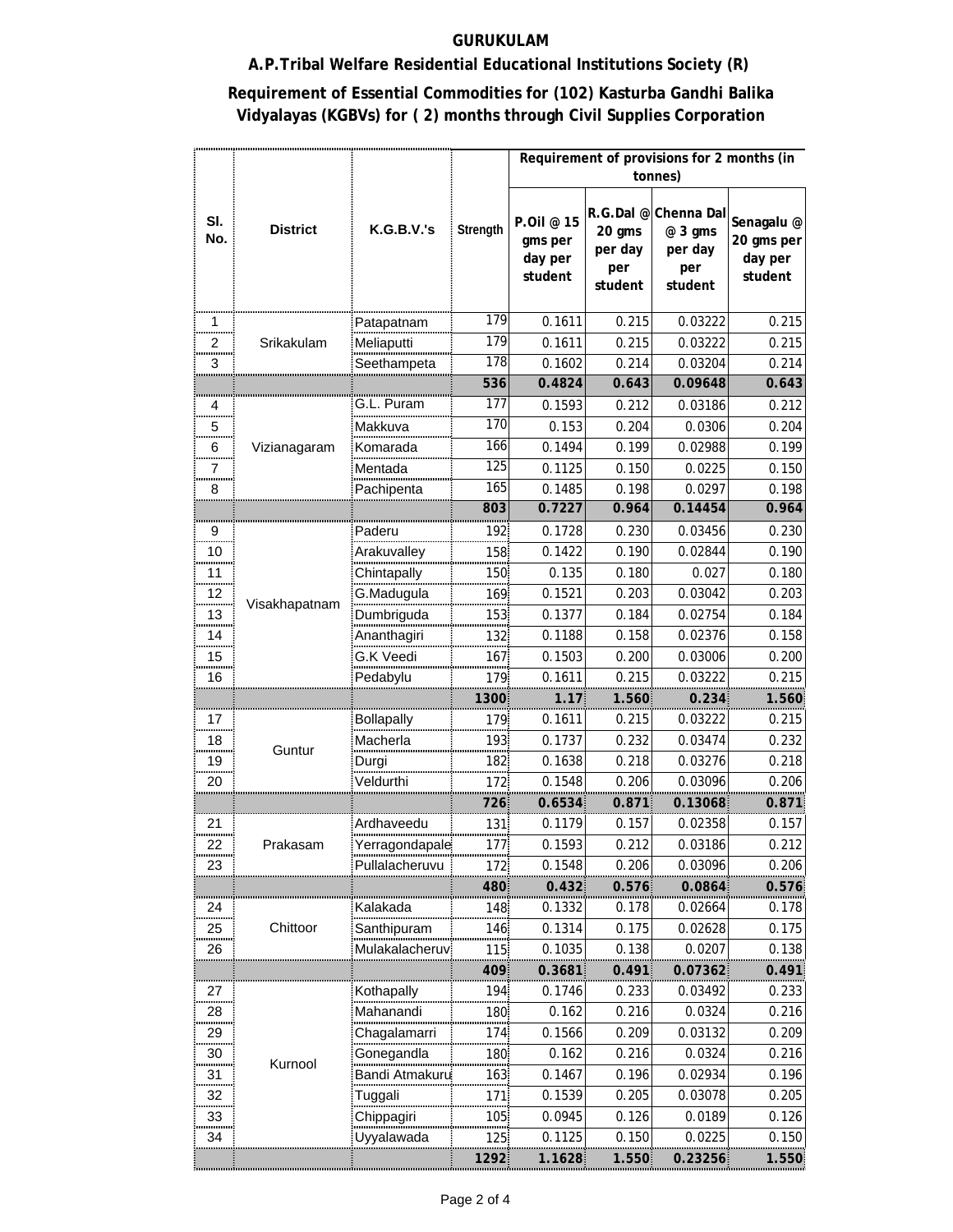| Requirement of provisions for 2 months (in |                 |                  |          |                                             |                                     |                                                              |                                                           |
|--------------------------------------------|-----------------|------------------|----------|---------------------------------------------|-------------------------------------|--------------------------------------------------------------|-----------------------------------------------------------|
|                                            |                 |                  |          |                                             |                                     | tonnes)                                                      |                                                           |
| SI.<br>No.                                 | <b>District</b> | K.G.B.V.'s       | Strength | P.Oil @ 15<br>gms per<br>day per<br>student | 20 gms<br>per day<br>per<br>student | R.G.Dal @ Chenna Dal<br>@ 3 gms<br>per day<br>per<br>student | Senagalu <sup>@</sup><br>20 gms per<br>day per<br>student |
| 35                                         |                 | Tekulapally      | 141.     | 0.1269                                      | 0.169                               | 0.02538                                                      | 0.169                                                     |
| 36                                         |                 | Dummaqudem       | 161:     | 0.1449                                      | 0.193                               | 0.02898                                                      | 0.193                                                     |
| 37                                         |                 | Garla            | 154.     | 0.1386                                      | 0.185                               | 0.02772                                                      | 0.185                                                     |
| 38                                         |                 | √.R.Puram        | 173      | 0.1557                                      | 0.208                               | 0.03114                                                      | 0.208                                                     |
| 39                                         | Khammam         | Bayyaram         | 179.     | 0.1611                                      | 0.215                               | 0.03222                                                      | 0.215                                                     |
| 40                                         |                 | Gundala          | 160.     | 0.144                                       | 0.192                               | 0.0288                                                       | 0.192                                                     |
| 41                                         |                 | Chintoor         | 121:     | 0.1089                                      | 0.145                               | 0.02178                                                      | 0.145                                                     |
| 42                                         |                 | Velairupadu      | 90.      | 0.081                                       | 0.108                               | 0.0162                                                       | 0.108                                                     |
|                                            |                 |                  | 1179     | 1.0611                                      | 1.415                               | 0.21222                                                      | 1.415                                                     |
| 43                                         |                 | Nallikoduru      | 185.     | 0.1665                                      | 0.222                               | 0.0333                                                       | 0.222                                                     |
| <br>44                                     |                 | <br>turunagaram: | 158.     | 0.1422                                      | 0.190                               | 0.02844                                                      | 0.190                                                     |
| 45                                         |                 | Nekkonda         | 186.     | 0.1674                                      | 0.223                               | 0.03348                                                      | 0.223                                                     |
| <br>46                                     | Warangal        | Devaruppala      | 170.     | 0.153                                       | 0.204                               | 0.0306                                                       | 0.204                                                     |
| 47                                         |                 | Torror           | 1921     | 0.1728                                      | 0.230                               | 0.03456                                                      | 0.230                                                     |
| an an a<br>48                              |                 | Gudur            | 196.     | 0.1764                                      | 0.235                               | 0.03528                                                      | 0.235                                                     |
| 49                                         |                 | Raiparthy        | 165      | 0.1485                                      | 0.198                               | 0.0297                                                       | 0.198                                                     |
|                                            |                 |                  | 1252.    | 1.1268:                                     | 1.502.                              | 0.22536                                                      | 1.502                                                     |
| 50                                         |                 | Tiryani          | 113.     | 0.1017                                      | 0.136                               | 0.02034                                                      | 0.136                                                     |
| 51                                         |                 | Dandepally       | 154.     | 0.1386                                      | 0.185                               | 0.02772                                                      | 0.185                                                     |
| 52                                         |                 | Boath            | 170.     | 0.153                                       | 0.204                               | 0.0306                                                       | 0.204                                                     |
| 53                                         |                 | Khanapur         | 158.     | 0.1422                                      | 0.190                               | 0.02844                                                      | 0.190                                                     |
| 54                                         |                 | Jtnoor           | 165.     | 0.1485                                      | 0.198                               | 0.0297                                                       | 0.198                                                     |
| <br>55                                     |                 | Narnoor          | 170.     | 0.153                                       | 0.204                               | 0.0306                                                       | 0.204                                                     |
| .<br>56                                    | Adilabad        | Indaravelli      | 132.     | 0.1188                                      | 0.158                               | 0.02376                                                      | 0.158                                                     |
| 57                                         |                 | Jainad           | 105      | 0.0945                                      | 0.126                               | 0.0189                                                       | 0.126                                                     |
| 58                                         |                 | :Thamsi          | 72.      | 0.0648                                      | 0.086                               | 0.01296                                                      | 0.086                                                     |
| 59                                         |                 | Kadham           | 100.     | 0.09                                        | 0.120                               | 0.018                                                        | 0.120                                                     |
| 60                                         |                 | Kerameri         | 114.     | 0.1026                                      | 0.137                               | 0.02052                                                      | 0.137                                                     |
| 61                                         |                 | kouthala         | 135:     | 0.1215                                      | 0.162                               | 0.0243                                                       | 0.162                                                     |
| 62                                         |                 | Sirpur           | 87       | 0.0783                                      | 0.104                               | 0.01566                                                      | 0.104                                                     |
|                                            |                 |                  | 1675     | 1.5075                                      | 2.010                               | 0.3015                                                       | 2.010                                                     |
| 63                                         |                 | Husnabad         | 155      | 0.1395                                      | 0.186                               | 0.0279                                                       | 0.186                                                     |
| 64                                         | Karimnagar      | Gambhiraopet     | 89       | 0.0801                                      | 0.107                               | 0.01602                                                      | 0.107                                                     |
|                                            |                 |                  | 244      | 0.2196                                      | 0.293                               | 0.04392                                                      | 0.293                                                     |
| 65                                         |                 | Bommaraspet      | 191      | 0.1719                                      | 0.229                               | 0.03438                                                      | 0.229                                                     |
| mmu<br>66                                  |                 |                  | 179.     | 0.1611                                      | 0.215                               | 0.03222                                                      | 0.215                                                     |
| 67                                         |                 | Amangal          | 190.     | 0.171                                       | 0.228                               | 0.0342                                                       | 0.228                                                     |
| 68                                         | Mahabubnagar    | Balamoor         | 184.     | 0.1656                                      | 0.221                               | 0.03312                                                      | 0.221                                                     |
| .<br>69                                    |                 | Midjil           | 195.     | 0.1755                                      | 0.234                               | 0.0351                                                       | 0.234                                                     |
| $\frac{70}{2}$                             |                 | Maddur<br>       | 185.     | 0.1665                                      | 0.222                               | 0.0333                                                       | 0.222                                                     |
|                                            |                 |                  | 179.     | 0.1611                                      | 0.215                               | 0.03222                                                      | 0.215                                                     |
| <br><br>72                                 |                 | Hanvada          | 197.     | 0.1773                                      | 0.236                               | 0.03546                                                      | 0.236                                                     |
|                                            |                 |                  | 1500     | 1.35 <sub>1</sub>                           | 1.800                               | $0.27^{\circ}$                                               | 1.800                                                     |